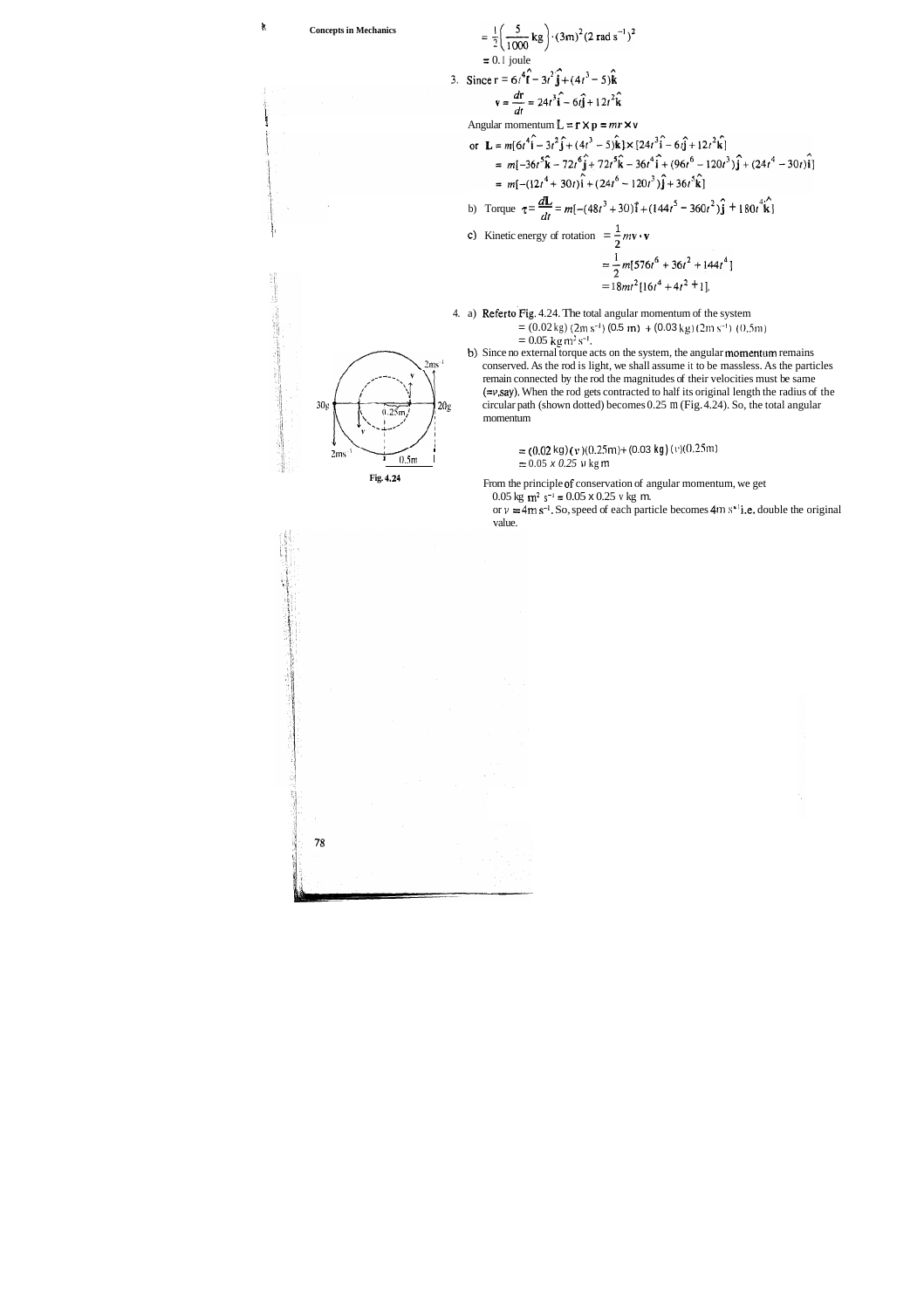# **UNIT 5 GRAVITATION**

- 5.1 Introduction **Objectives**
- 5.2 Law of Gravitation **Arriving at the Law Moon's Rotation about the Earth**
- 5.3 Principle of Superposition
- Gravitational Field and Potential **Gravitational P.E, due to a Spherical Shell Gravitational P.E. due to a Solid Sphere Gravity and its Variation Velocity of Escape**
- 5.5 Fundamental Forces in Nature
- 5.6 Summary
- $5.7$ Terminal Questions
- 5.8 Answers

# **5.1 INTRODUCTION**

In the previous four units you have studied linear as well as-mgular motion of a variety of objects. However, by and large we restricted our study to motion of objects on tile earth. We did discuss some examples of motion of heavenly bodies but they lacked in details for want of the knowledge of gravitation. Therefore, we shall study gravitation in this unit.

#q~s\*~v~'~> **5.2 LAW OF GRAVITATION P**  $\oint_{\mathbb{R}^3}$  **P**  $\oint_{\mathbb{R}^3}$  **P**  $\oint_{\mathbb{R}^3}$  **P**  $\oint_{\mathbb{R}^3}$  **P**  $\oint_{\mathbb{R}^3}$  **P**  $\oint_{\mathbb{R}^3}$  **P**  $\oint_{\mathbb{R}^3}$  **P**  $\oint_{\mathbb{R}^3}$  **P P CRAVITATION P P P P P P** ', **a'** ', \*. , 4 :\* **-p.**  'Id ,

We shall start from the familiar Kepler's laws of planetary motion to arrive at the law of universal gravitation. We shall then develop the concept of gravitational field and potential and use them to revisit the ideas of earth's gravity, and escape velocity. Finally, we shall visualise the gravitational force as a fundamental force in nature. Alongwith that we shall discuss, in brief, the electroweak and strong forces which are the other basic forces in nature.

Newton was sitting under a tree from which an apple fell and struck him on his head. This gave him the necessary impetus to discover the law. There could have been another part in the story: Newton was stating at the moon when the apple hit him (Fig. 5.1)!<br>Newton's stroke of genius was that he realised that *the force which causes apples to fall* Fig. 5.1: Newton realised that all Newton's stroke of genius was that he realised that *the force which causes apples to fall to the ground is of tho same kind as the force which causes the moon to orbit the earth.* In to the ground is of tho same kind as the force which causes the moon to orbit the earth. In objects in the universe whether on fact, the law of gravitation did not strike Newton in his first effort. He was looking for the answers to many questions related to wide-ranging topics from the 'Law of Falling **gravity.** Bodies' due to Galileo to Kepler's 'Laws of Planetary Motion'. Let us first arrive at the law of gravitation using **Kepler's laws (Fig. 5.2)**. We shall then examine its universality **79 79** 

In Block 2, we shall apply the concepts of mechanics developed in this block to motion under central conservative forces, systems of many particles and rigid bodies. We shall also study motion in accelerating frames of reference.

### **Objectives**

After studying this unit you should be able to:

- **0** apply the law of gravitation
- **0** infer that the law of gravitation is universally true
- compute gravitational intensity and potential
- solve problems related to the variation of acceleration due to gravity with the height, depth and latitude of a place
- *8* derive expression for velocity of escape
- *8* distinguish between the fundamental forces in nature.

**5.2 LAW OF GRAVITATION**<br>You must be aware that the 'Law of Gravitation' was formulated by Sir Isaac Newton. The popular story goes like this: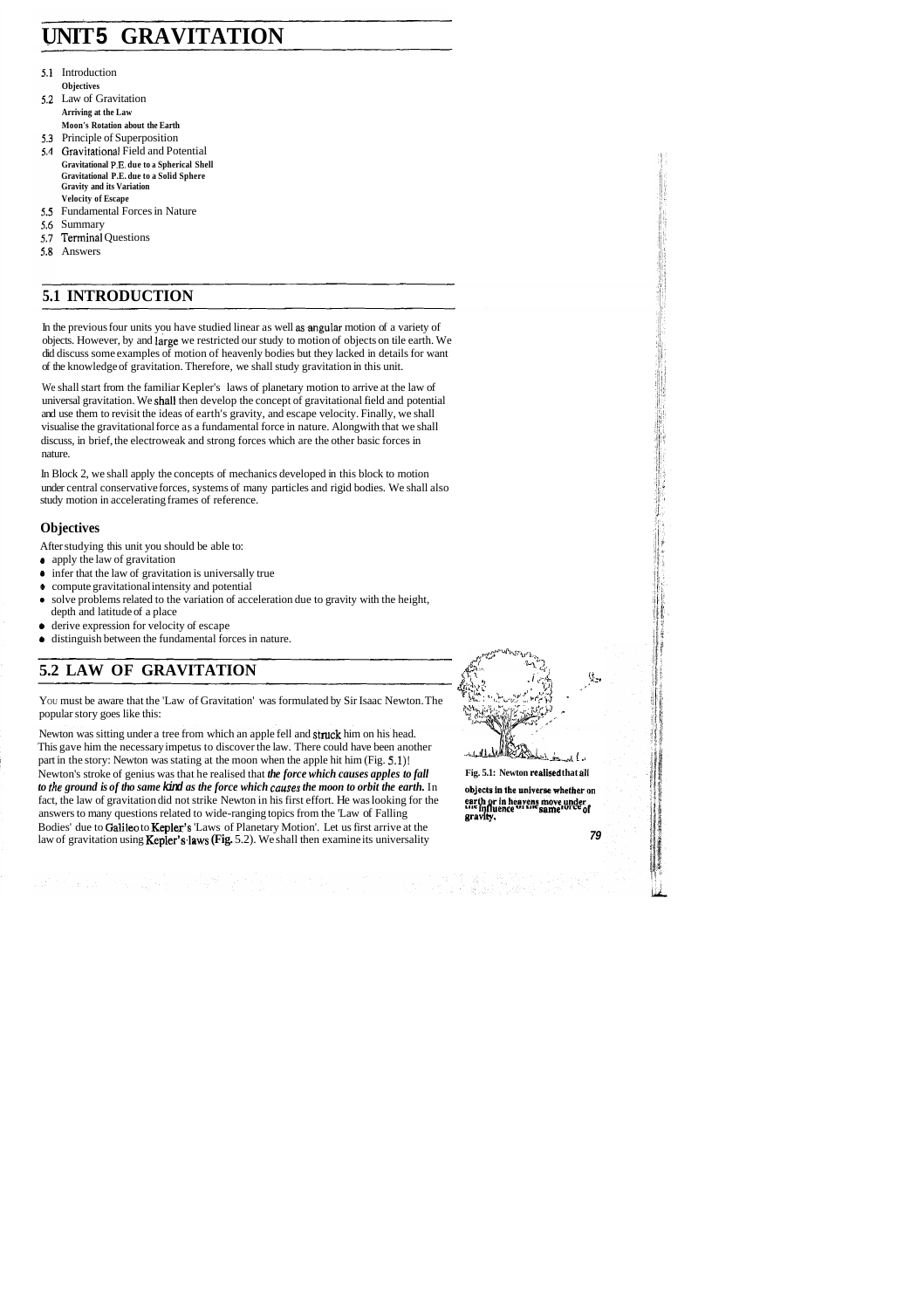**Concepts in Mechanics** through the discussion of the motion of the falling apple and that of the moon around the earth.

> **Fig. 5.2: Kepler's laws: (a) All planets move around the sun in elliptic orbits with the sun at one focus; (b) the equal area law: the line joining a planet and the sun sweeps out equal areas in equal intervals of time; (c) the square of the time period of revolution of a planet around the sun is directly proportional to the cube of the semi-major axis of the elliptic orbit. Here**  $OA =$  **semi-major axis,**  $OB =$  **semi-minor axis.**



#### / \ **5.2J Arriving at the Law**

Let us make an approximatibn and consider the orbit of a planet to be circular rather than elliptic. Let a planet of mass m revolve round the sun of mass M in a circular orbit of radius r with a linear speed **v** (Fig. *5.3).* Let us further assume that m and Mare point masses as their sizes are much smaller compared to the distance between their centres. The planet for being in the orbit demands a centripetal force (as discussed in Unit 4) whose magnitude is

Now, a circle is a special case of an ellipse (Fig. *5.4)* whose semi-major axis is equal to its radius. According to Kepler's third law  $T^2 = Cr^3$ , where *C* is a constant. So from

<sup>2</sup><br>
Planet of mass m moving<br>
F. =  $\frac{4\pi^2 mr}{T^2}$ . (5.1<br>
Now, a circle is a special case of an ellipse (Fig. 5.4) whose semi-major axis is equal to its<br>
radius. According to Kepler's third law  $T^2 = Cr^3$ , where C is a co Eq. *5.2* gives an expression of F, the centripetal force necessary for the planet for being in

Define the radius vector **r** as originating from the sun and ending at the planet and write **Fig. 5.4: A circle is a special case of down the expression for the vector F.** 

We have not yet arrived at the law of gravitation. We may rewrite Eq. 5.2 as

$$
F_{\text{planet}} = \frac{k_{\text{sun}} m}{r^2} \tag{5.2a}
$$



80

This indicates that the force is on the planet due to sun. At this stage let us recall the good old third law of motion. We know that the sun experiences the same farce due to the planet as the planet due to the sun. So following Eq.  $5/2a$  we have

$$
F_{\text{planet}} = F_{\text{sun}} = \frac{k_{\text{sun}}m}{r^2} = \frac{k_{\text{planet}}M}{r^2},\tag{5.2b}
$$

or 
$$
k_{sun}m = k_{plane}M
$$
, i. e.  $\frac{k_{sun}}{M} = \frac{k_{plane}}{m}$ . (5.3)

given by 
$$
F = \frac{mv^2}{r}
$$
. Since, the time-period of revolution of the planet is  $T = \frac{2\pi r}{v}$ , we get  
\n
$$
F = \frac{4\pi^2 mr}{T^2}.
$$
\n(5.1)

Eq. 5.1 we get 
$$
F = \frac{4\pi^2 m}{Cr^2} = \frac{km}{r^2}
$$
, where  $k = \frac{4\pi^2}{C} = a$  constant. (5.2)

#### **SAQI**

**an ellipse.** 

So we get the nature of dependence of k on the mass of the respective celestial object, k is directly proportional to its mass **afid** the constant of proportionality is called the **'Universal Gravitational Constant' and is denoted by G. We have not yet explained why we call the** constant **'universal'.** We shall take that up soon. Going back to Eq. 5.3 we get,

$$
k_{sun} = MG \text{ and hence from } Eq. 5.2b \text{ we have}
$$
  

$$
F_{planet} = F_{sun} = \frac{GMm}{r^2}.
$$
 (5.4)

So the force between a planet and the sun is one of mutual attraction and is proportional to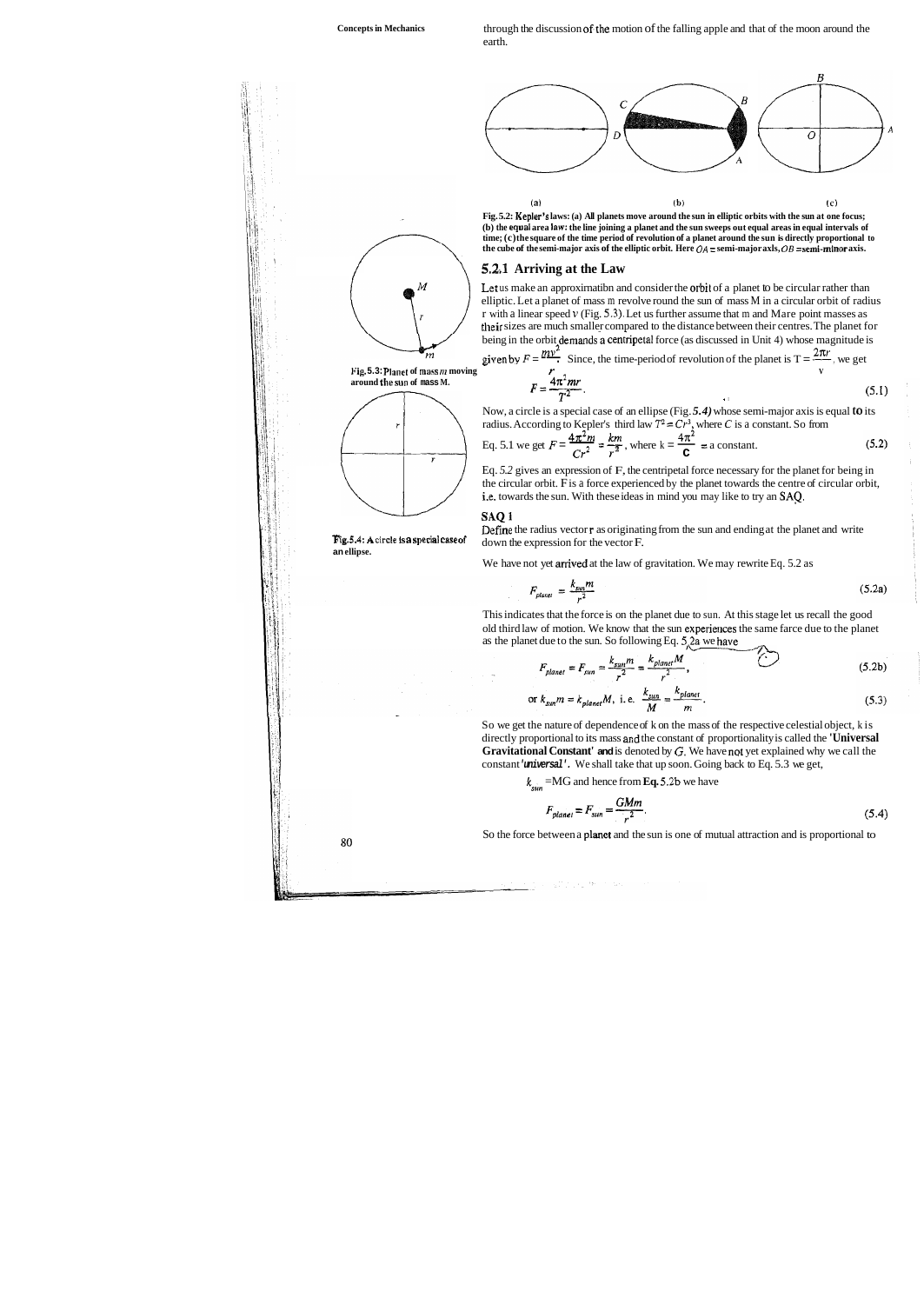the product of their masses and inversely proportional to the square of the distance between **Gravitation**  them.

If you go back and read the paragraph before Eq. 5.1 you will remember that m and M were considered as point masses. Keeping this in view we consider earth and apple **A** to be point masses, having masses  $M_{\ell}$  and  $M_{a}$ , respectively. Let the distance between them be *r*, i.e,  $r = R_e + h$ , (see Fig. 5.5), where 1 and 1 and 1 and 1 and 1 and 1 and 1 and 1 and 1 and 1 and 1 and 1 and 1 and 1 and 1 and 1 and 1 and 1 and 1 and 1 and 1 and 1 and 1 and 1 and 1 and 1 and 1 and 1 and 1 and 1 and 1 an

$$
R_{\circ}
$$
 = Radius of earth

 $h =$  Height of the point above the earth's surface from which the apple falls.

Here, the apple experiences a force of attraction due to the earth. Its magnitude (according to Eq. 5.4) is given by

$$
F = \frac{GM_e M_a}{r^2}.
$$
\n(5.5)

Now  $r^2 = (R_e + h)^2 \approx R_e^2$ , as h is much smaller in comparison to  $R_e$ . So  $F = \frac{GM_eM_a}{R_e^2}$ , distance  $(R_e + h)$  from the centre Thus, the acceleration of the apple towards the earth is

 $F$ <sup>*GM*</sup>

Study Eq. 5.6 carefully. Everything on its right-hand side is a constant on the earth and the left-hand side stands for the acceleration of an object falling near the surface of the earth. Now, as you are very well aware of the **'Law** of **Falling Bodies'** due to Galileo try the following SAQ.



;I5;  $\|\hspace{1ex}\|$  .  $|| \cdot ||$ **P**  liikko kuuluttaa kuuluttaa kuuluttaa kuuluttaa kuuluttaa kuuluttaa kuuluttaa kuuluttaa kuuluttaa kuuluttaa kuu<br>Liikko kuuluttaa kuuluttaa kuuluttaa kuuluttaa kuuluttaa kuuluttaa kuuluttaa kuuluttaa kuuluttaa kuuluttaa kuu<br>

If no force were acting on the moon, it would have travelled along a straight line PX tangent to the orbit at **P.** Instead it follows the circular path of radius  $r_m$  about the centre of the earth.



– R

$$
a = \frac{1}{M_a} = \frac{GM_t}{R_e^2}.
$$
\n
$$
(5.6)
$$

**Fig. 5.6 (a) In absence of gravity the moon would have followed the straight path PX. However, in its** t **circular orbit it can be regarded as falling away frnm the straight path (shown by dashed lines). Inner clrcle** \*j **represents earth and the outer circle represents the orbit of the moon around the earth; (b)**  $\Delta\theta = \omega \Delta t$ **,**  $\omega = \frac{2\pi}{r}$  = the angular velocity of moon's rotation about the earth where *T* is the lime-period of rotation.

Now let the moon travel from *P* to R in a very short lime  $\Delta t$ . Let its linear velocity he **y**. In the absence of any force it would have travelled a distance  $v\Delta t$  (= PS, say) along PX. Its motion along the circular arc  $PR$  can, therefore, be considered as a fall towards the earth through a distance SR  $\oint T$  and RQ are drawn perpendicular to PX and OP, respectively. Since PR is **81** 

#### SAQ 2

Show that Eq. 5.6 agrees with the 'Law of Falling Bodies'. *[Hint: The acceleration of a* falling body near the surface of earth is a constant irrespective of the body.]

Let us now apply Eq. 5.6 to analyse the fact that the moon falls towards the earth very much as the apple does.

#### **5.2.2 Moon's Rotation about the Earth**

Let the moon be at any position  $P$  in its orbit (Fig. 5.6a).

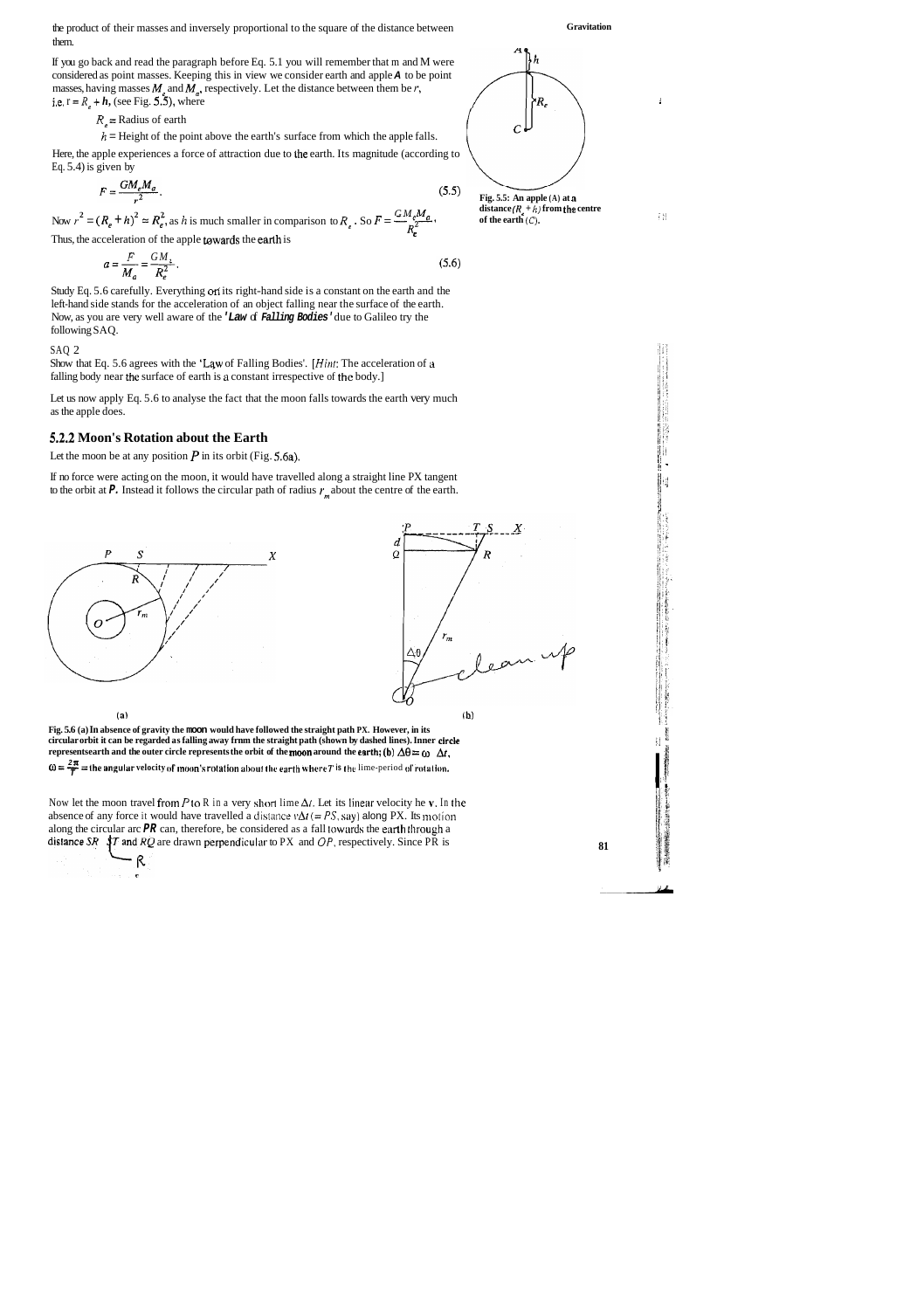S

 $\c{X}$ 

*'II* , , 1: **5** ; \*,: . "I: i' **b!** *'l*  **<sup>i</sup>**:: 1:: .,

**Concepts in Mechanics** infinitesimal, SR = TR = PQ = d, say. So, effectively the fall in the time interval At is d. . - **.i,** I \$~ ;, '{ Now, *d* = *r,,,* (1 - cos **A8)** = **2rm** sin **A8 A8** (\$1 ; %(A@)', as sin - = - for small **A\*.**  2 2 **2n** Since **A0** = *w(At)* <sup>=</sup> - -(At), *T*  

Now,  $r_m$  and *T* are known to have the values  $3.85 \times 10^8$  m and  $2.4 \times 10^6$  s, respectively. If we put  $\Delta t = 1s$ , *d* is found tc be 1.3 x 10<sup>-3</sup> m. This means that while moon turns for 1s around the earth, the distance by which it falls towards the earth is a little over 1 mm. If the acceleration of the moon towards the earth is  $a_m$  in ms<sup>-2</sup>, then the distance through which the moon falls in 1 s is given by

Now, the acceleration  $a$  of a freely falling object near the surface of the earth has an experimentally determined approximate value of 9.8 m  $s^{-2}$ . This gives a value for the ratio of the two accelerations:

$$
a_{\rm m}/a = 2.6 \times 10^{-4}.
$$
 (5.9)

$$
d = \frac{1}{2} a_m (1s)^2 = 1.3 \times 10^{-3} m,
$$
\n(5.8)

or  $a_{,y} = 2.6 \times 10^{-3}$  m s<sup>-2</sup>.

**Newton's theory of gravitation was** The force between any two particles having masses m, and mz separated **by** a distance the culmination of two centuries of ris attractive, acting along the line joining the particles and has the magnitude,

Note that in the estimation of this ratio, the law of gravitation has not been used at all. Now using Eq. 5.6, we get

$$
\frac{\partial z_m}{\partial t} = \frac{GM_e/r_m^2}{GM, r^2} = \left(\frac{R_e}{r_m}\right)^2.
$$
\n(5.10)

Now, putting the values of  $R_e$  and  $r_m$  we have  $a_m/a = 2.7 \times 10^{-4}$  which agrees reasonably well with **Eq.** 5.9.

**and in particular Galileo provided** But force as we know is a vector quantity. Hence, we must take care of the direction of **F**. **the necessary launching pad for** SO we shall rewrite Eq. 5.11 vectorially. Refer to Fig. 5.7. Let **r**<sub>12</sub> be the position vector of **Newton's law.** *n***<sub>1</sub>, with respect to**  $m_1$ **, i.e it points from**  $m_1$  **to**  $m_2$ **. The gravitational force**  $\mathbf{F}_{12}$ **, exerted by**  $m_1$ on **m,** is given by

Newton argued that this could not be a coincidence. There is a force of attraction between two objects that is proportional to the product of their masses and inversely proportional to the square of the distance between the two. The law is indeed universally applicable to all objects in the universe, be these dust particles or stars and galaxies. Hence the constant  $G$  is universal, Its value is  $6.673 \times 10^{-11} \text{ Nm}^2 \text{ kg}^{-2}$  and is same for all pairs of particles. So we are **now** in a position to stale the *'Law* of *Universal Gravitation':* 



$$
F = G \frac{m_1 m_2}{r^2} \tag{5.11}
$$

$$
F_{12} = -G \frac{m_1 m_2}{r_{12}^2} \hat{r}_{12} \,. \tag{5.12}
$$

 $\hat{\mathbf{r}}_{12}$  is the unit vector from m, to  $m_2$ . The minus sign indicates that the force on  $m_2$ , due to m,, is directed opposite to  $\mathbf{r}_{12}$ , it being a force of attraction. Likewise  $\mathbf{F}_{21}$ , the force experienced by m, due to  $m_2$  will be directed along  $\mathbf{r}_{12}$ . We know from Newton's third law of motion that,  $\mathbf{F}_{21}$  =  $-\mathbf{F}_{12}$ . So we have from Eq. 5.12 it vector from m, to  $m_2$ . The minus sign indicates that the force on  $m_2$  due to m,,<br>opposite to  $\mathbf{r}_{12}$ , it being a force of attraction. Likewise  $\mathbf{F}_{21}$ , the force experienced<br>o  $m_2$  will be directed along

$$
\mathbf{F}_{12} = -\mathbf{F}_{21} = -\mathbf{G} \frac{m_1 m_2}{r_{12}^2} \mathbf{f}_{12}.
$$
 (5.12a)

However, **did** you note one point? **Eq.** 5.12 was stated for two point masses. For dealing with situations like attraction between earth and moon we considered them as point masses as the distance between them was much greater compared to their sizes. But otherwise we may have to calculate the force between a sphere and a point mass, say for example the force between earth **md** a particle. To tackle such a problem we need to know the 'Principle of Superposition'.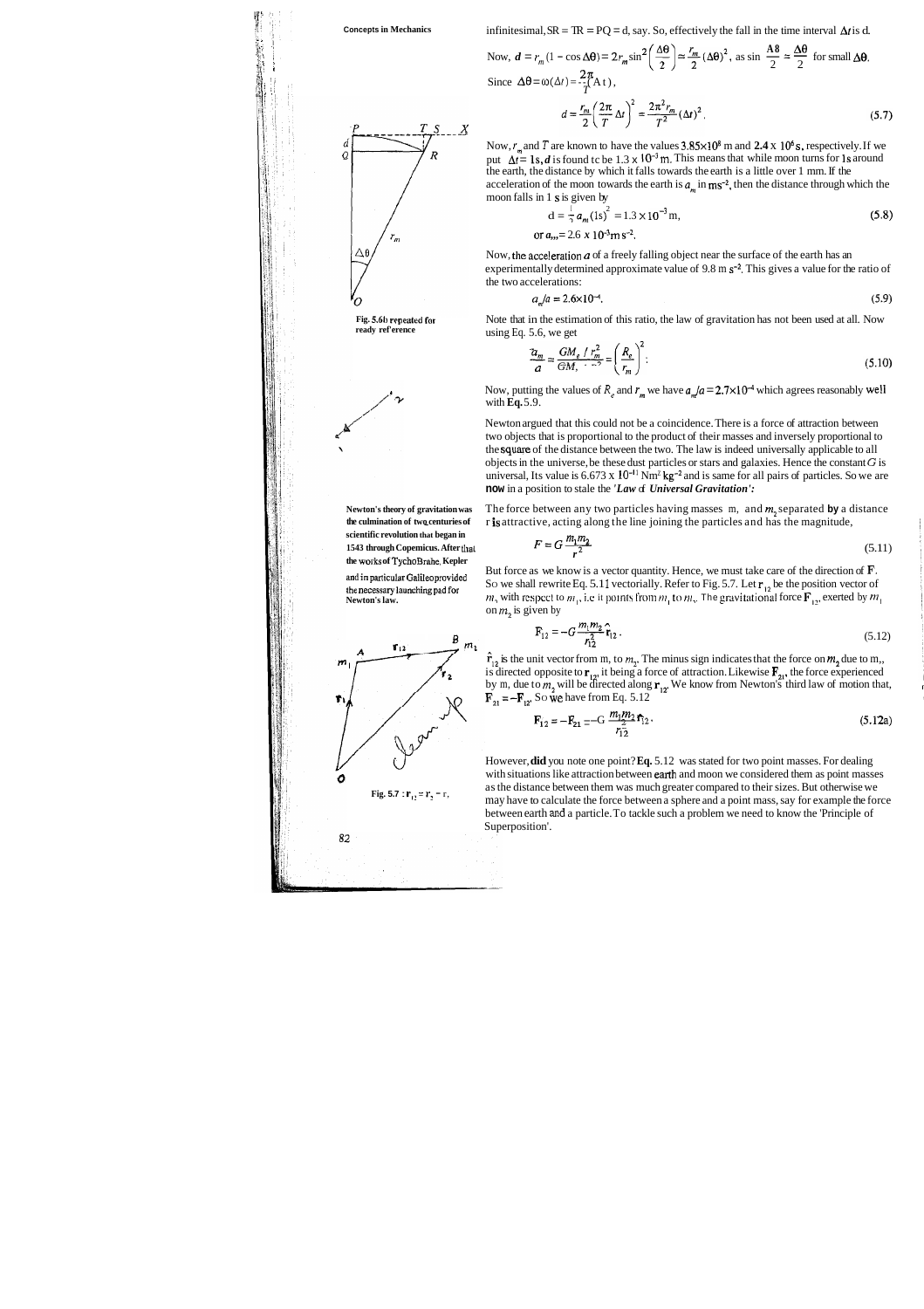### **5.3 PRINCIPLE OF SUPERPOSITION**

Eq. 5.12 gives us the force between two point masses. If there are several masses, like  $m_1$ ,  $m_2$ and **m,** as shown in Fig. 5.8, how would we calculate the gravitational force on one of them, say m,? If only  $m_1$  and  $m_2$  were present, the force on  $m_1$  due to  $m_2$  would be  $V_A \sim m_1$ 

$$
\mathbf{F}_{21} = -G \frac{m_1 m_2}{r_{21}^2} \hat{\mathbf{r}}_{21}.
$$

Similarly if mly m, and  $m_3$  were present, the force on m, due to  $m_3$  would be

*Gravitation* 



$$
\mathbf{F}_{31} = -G \, \frac{m_1 m_3}{\frac{2}{3} \, 1} \, \hat{\mathbf{r}}_{31} \, .
$$

Now, if both m, and  $m_3$  are attracting  $m_1$ , the total force on  $m_1$  is the vector sum of  $F_{21}$  and  $F_{31}$ , i.e.

$$
\mathbf{F}_1 = \mathbf{F}_{21} + \mathbf{F}_{31},
$$
  
or 
$$
\mathbf{F}_1 = -G \frac{m_1 m_2}{r_{21}^2} \hat{\mathbf{r}}_{21} - G \frac{m_1 m_3}{r_{31}^2} \hat{\mathbf{r}}_{31}.
$$
 (5.13)

This is the superposition principie according to which *the resultant* **force** *on a mass* **is** *the vector sum of the individual forces acting on it.* We shall apply this principle to determine the gravitational force due to an extended body. But before we go into that discussion, you may like to **try an SAQ.** 

Fig. 5.8 : 
$$
F_3 = F_{2t} + F_{3t}
$$

一部分

#### SAQ **3**

Show that the location of the point between two fixed masses  $m_1$  and  $m_2$  at which a mass  $m_1$ does not feel any resultant gravitational force due to than is independent of m.

If the force between a point mass  $O$  and an extended body (Fig. 5.9) is required, we can apply the principle of superposition. But the problem will be complicated as the number of particles is very large. Effectively we shall have to perform integration. In order to get rid of this difficulty we take resort to the concept of Gravitational Potential, which we shall discuss<br>next. **Pig. 5.9** : Force between a point<br>mass and an extended body.

## 1 **5.4 GRAVITATIONAL FIELD AND POTENTIAL**

Let us consider a particle of mass **rn,** placed at **some** point. We place another particle of mass **m,** at a distance *r* from it. So each particle experiences a force of attraction due to the other. If the distance between the particles is changed then also there will be a force. In other words, however large the value of r might be, there will be some force of attraction. We say that **m,** modifies the space around it in some way and sets up a field of influence, called the gravitational **field.** 

The strength of a gravitational field is given by **its** intensity. The intensity of the gravitational field due to a mass M at a distance *r* from it is given by the force experienced by a unit mass placed at that point. Hence, the intensity at point P due to mass M , say at **0,**  (see Fig. 5.10) will be given by

$$
\mathbf{E} = -\frac{GM}{r^2}\hat{\mathbf{r}},\tag{5.14}
$$

where.  $\hat{\mathbf{r}}$  is the unit vector along **OP**, and  $OP = r$ . The force F experienced by a mass m at P due to Mat  $\overrightarrow{O}$  is given by  $\overrightarrow{O}$ 



$$
\mathbf{F} = -\frac{GMm}{r^2}\hat{\mathbf{r}}.
$$
\nThus, from Eq. 5.14 we get  $\mathbf{F} = m\mathbf{E}$ .  
\n
$$
\begin{bmatrix}\n\mathbf{F} = -\frac{GMm}{r^2}\hat{\mathbf{r}}.\n\end{bmatrix}
$$
\n
$$
\begin{bmatrix}\n\mathbf{F} = -\frac{GMm}{r^2}\hat{\mathbf{r}}.\n\end{bmatrix}
$$
\n
$$
\begin{bmatrix}\n5.14a \\
\text{Fig. 5.10: Gravlational intensity} \\
\text{at } P \text{ due to } M \text{ at } O.\n\end{bmatrix}
$$

If mass **m** is now removed from this point and placed at a larger distance then work has to **be**  done against this attractive force. In Unit **3,** we have dealt with a similar case. Look up Sec. **3.2.2** and try the following **SAQ. 83** 

 $\sum_{i=1}^n\sum_{i=1}^n\frac{1}{n}\sum_{i=1}^n\sum_{j=1}^n\frac{1}{n}\sum_{i=1}^n\frac{1}{n}\sum_{i=1}^n\frac{1}{n}\sum_{i=1}^n\frac{1}{n}\sum_{i=1}^n\frac{1}{n}\sum_{i=1}^n\frac{1}{n}\sum_{i=1}^n\frac{1}{n}\sum_{i=1}^n\frac{1}{n}\sum_{i=1}^n\frac{1}{n}\sum_{i=1}^n\frac{1}{n}\sum_{i=1}^n\frac{1}{n}\sum_{i=1}^n\frac{1}{n}\sum_{i=1}$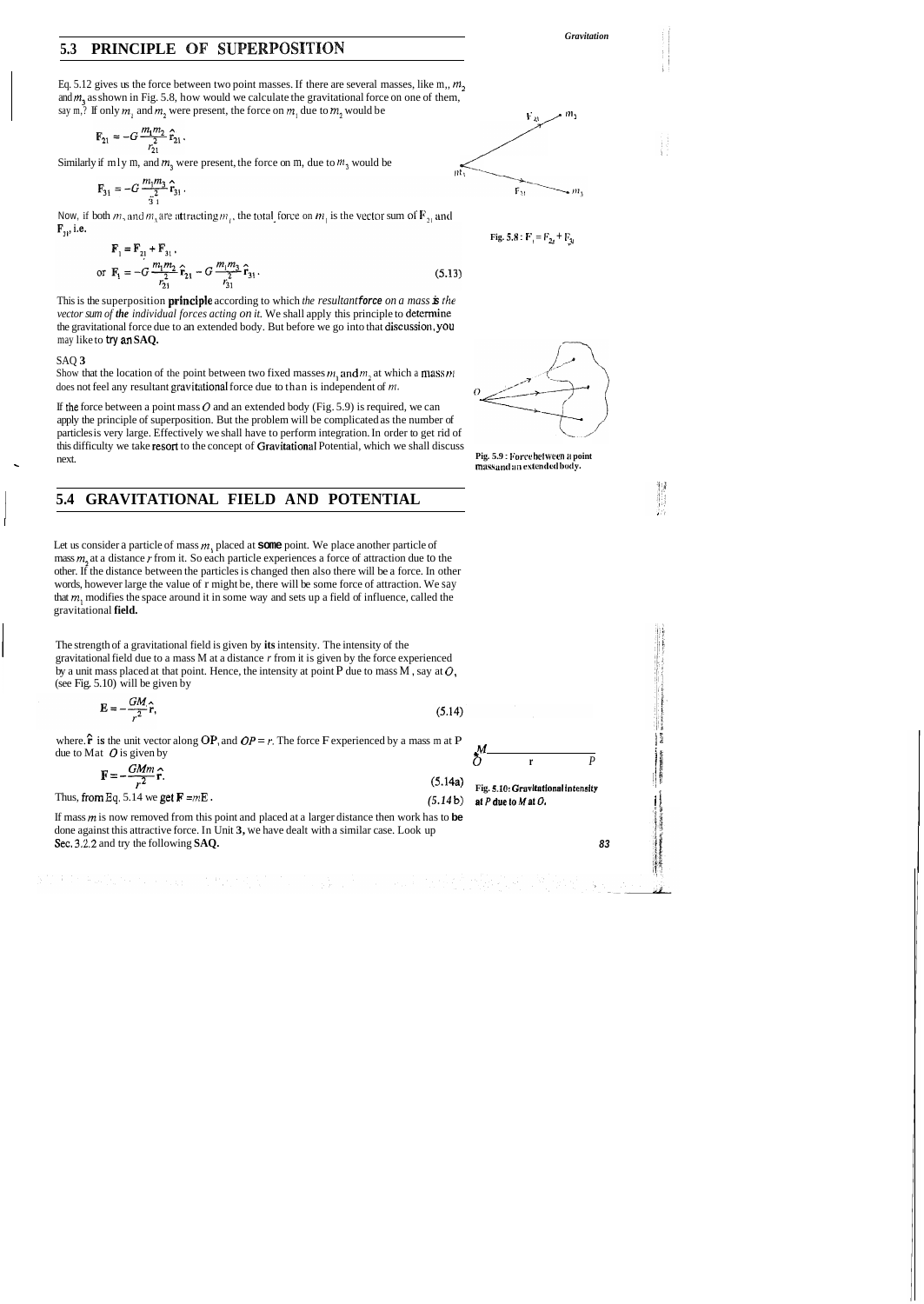The meaning of Eq. 5.17 is that the *gravitational force of attraction between two masses can he obtained as the negative space-rate of change d theb gravitational P.E.* If you look back at Eq. 3.18 you will find that we have discussed this aspect about a conservative force field. And the gravitational force is indeed a conservative one.

**l:i~.** 5.1 **<sup>1</sup>**We shall introduce another term called *gruvitarionalpotential* of a mass M at a distance *r.* It is defined as the negative of the work done in bringing a unit mass from infinity to that point.

**SliC) 5** 

Ubing **Eqs.** 5.14a and 5.16. verify that

$$
\mathbf{F} = -\frac{dU}{dr}\hat{\mathbf{r}} \tag{5.17}
$$

We shall apply whatever we have learnt so far to the study of the force of gravity. For that we shall consider earth to be a sphere, neglecting its equatorial bulge. So let us take up the problem of determining the force of attraction between a sphere and a point mass. In the course of this discussion we shall have to do quite a bit of mathematical calculations. But do not let that put you off.



Show that the work done in bringing a mass  $m$  from a point Q to a point  $P$  in the gravitational field of a mass  $M$  placed a:  $O$  (Fig. 5.1 l) is given by

$$
W = -GMm\left(\frac{1}{R} - \frac{1}{r}\right), \text{ where } OQ = R, OP = r.
$$
 (5.15)

Since the above work has to be performed, the mass m acquires a P.E. called the gravitational potential energy. This P.E. is mutual to the masses *m* and M. By convention, the gravitational potential energy **U** of a mass m in the field of mass Mat a distance r is measured as the negative of the work done in bringing m from infinity to the said point. So we can get *U* by putting  $R = \infty$  in the expression of  $-W$  of Eq. 5.15, i.e.

$$
U = -\frac{GMm}{2}.\tag{5.16}
$$

You might have noticed that when an onion is peeled off, thin layers come out one after another till we reach its central **part** when almost nothing remains. Similarly, we may consider a solid sphere as an aggregate of several concentric thin spherical shells as shown **Fig. 5.12** in Fig. 5.12. We shall first find out the gravitational potential energy of a point mass due to a spherical shell and then go over to the study of spheres.

#### 5.4.1 Gravitational P.E. due to a Spherical Shell

Let a point mass  $m$  be placed at a distance r from the centre of a spherical shell of mass  $M$ . and radius  $R<sub>s</sub>$ . Let us calculate the gravitational potential energy of the mass due to the shell when i)  $r > R<sub>s</sub>$  **ii**)  $r < R<sub>s</sub>$ .

At this stage we shall recall the problem of determination of force between a point mass and an extended body. We were worried over the complication involved in performing the vector sum of the individual forces. **Eq.** 5.17 provides us with a way out. We can determine the overall gravitational P.E. by taking the sum of individual P.E.s. This sum can be obtained quite conveniently as potential energy is a scalar quantity. We can then use Eq. 5.17 to determine the force.

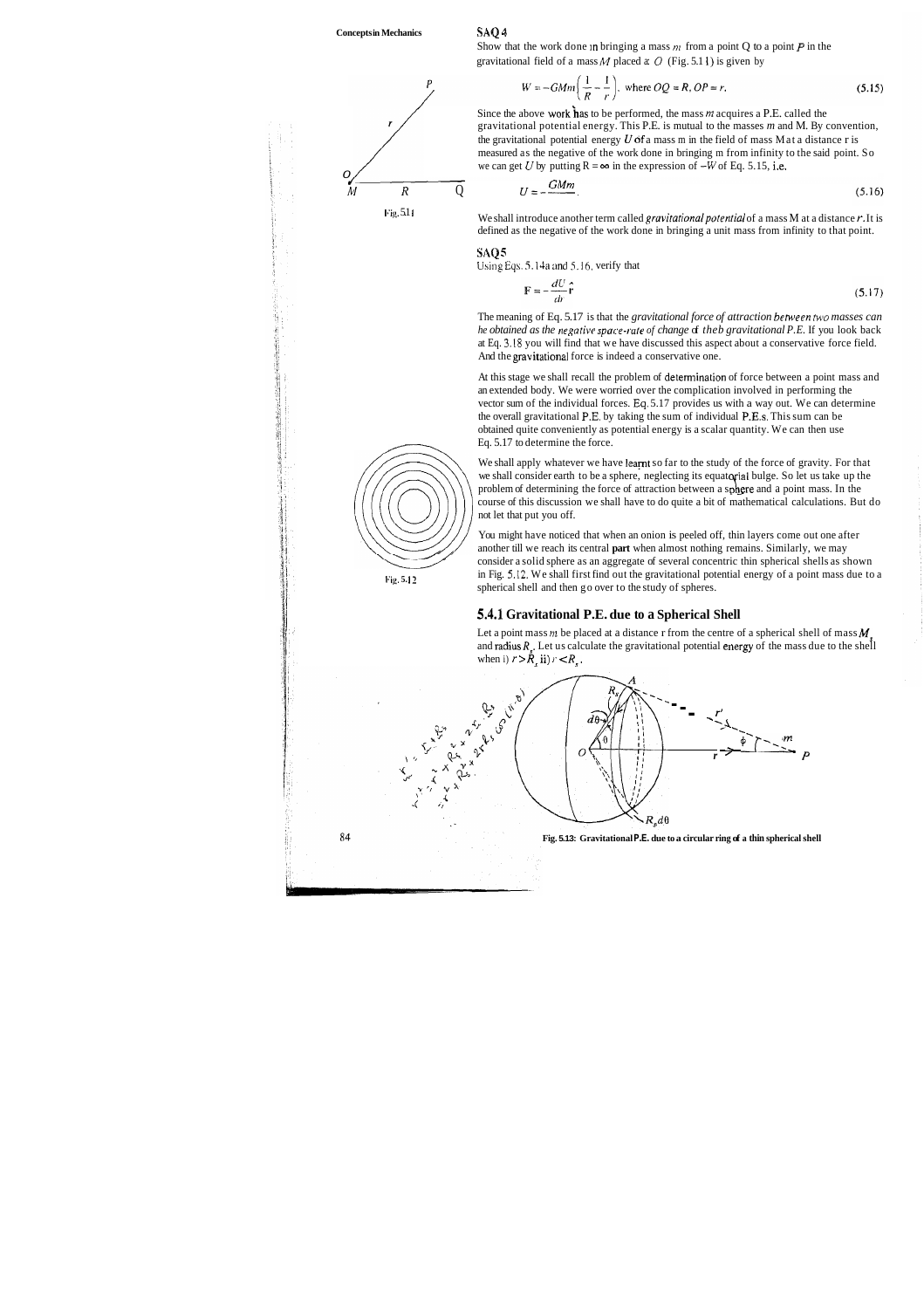We shall now determine the gravitational **P.E.** at P due to this ring. The ring is made up of a large number of point masses each having mass equal to, say  $\delta M$ .

The gravitational P.E. at P due to one such point mass is  $-\frac{Gm\delta M}{r}$ . So the gravitational  $\frac{1}{r'}$ P.E. at P due to the ring will be  $dU_{ring} = \Sigma \left| -\frac{\partial m\partial M}{\partial x} \right|$ , where the summation  $(\Sigma)$  extends

over all the points on the ring, Here G is a constant. Again as every point on the ring is at the same distance  $r'$  from  $P$ ,  $r'$  is also a constant for the points on the ring. So

$$
dU_{\text{ring}} = \Sigma \left[ -\frac{Gm\delta M}{r'} \right] = -\frac{Gm}{r'} \Sigma \delta M = -\frac{Gm}{r'} M_{\text{ring}}.
$$

Refer to Fig. 5.13. We first consider a ring-like portion of the shell contained between the directions  $\theta$  and  $\theta$   $\neq$  d $\theta$  with respect to the axis OP. Let it be of infinitesimal width so that every point on it is at the same distance, say  $r'$ , from P. The angular width of the ring is  $d\theta$ , its width is  $R_{\mu}d\theta$ , and its radius is  $R_{\mu}$ sin  $\theta$ . What is its mass? The mass per unit area of the shell is  $a = M_s/4\pi R_s^2$ . The ring's mass is then  $M_{ring} = \sigma dA$ ,  $dA$  being the surface area of the ring. **The** circumference of the ring is 2πR<sub>s</sub> sin 8. Its area is, therefore, given by idth is  $R_s d\theta$ , and its radius is  $R_s \sin \theta$ . What is its mass? The mass per unit area of the<br>
is  $a = M_s / 4\pi R_s^2$ . The ring's mass is then  $M_{r,mg} = \sigma dA$ ,  $dA$  being the surface area of the<br> **The** circumference of the ring

$$
dA = (2\pi R_s \sin 8) R_s d\theta, \tag{5.18}
$$

$$
M_{ring} = \frac{M_s}{4\pi R_s^2} (2\pi R_s \sin 0) R_s d\theta = \frac{M_s}{2} \sin \theta d\theta. \tag{5.19}
$$

**In** the **above** figure **a+b+c=O is, a+ <sup>b</sup>**= - **<sup>c</sup> or**  $(a + b) = c$ <br> **or**  $(a + b)$ .  $(a + b) = c^2$ or  $a^2 + b^2 + 2a$ .b =  $c^2$ or  $a^2 + b^2 + 2ab \cos (\pi - C) = c^2$ or  $c^2 = a^2 + b^2 - 2ab \cos C$ 

On using Eq. 5.19 **we** gct

$$
dU_{\text{ring}} = -\frac{GmM_s \sin 0 \, d\theta}{2 \, r'}
$$
\n
$$
(5.20)
$$

The shell can be imagined to be made up of such rings having a common axis  $OP$ . Since P.E. is a scalar quantity we shall integrate Eq. 5.20 to get the gravitational P.E. *U* of the shell. On the right hand-side of Eq. 5.20 we now have two variables  $\theta$  and r'. It would be convenient if we can express it in terms of a single variable. For this we shall consider the relation between  $r'$ , r and  $R_s$ . From triangle OAP we have,

$$
r'^2 = r^2 + R_s^2 - 2rR_s \cos\theta
$$
  
On differentiating with respect to 8 we get\t\t(5.21)

Intiating with respect to 8 we get

\n
$$
2r' \frac{dr'}{d\theta} = 2rR_s \sin \theta,
$$
\nor

\n
$$
\frac{dr'}{rR_s} = \frac{\sin \theta \, d\theta}{r'}
$$
\n(5.21)

Hence, from Eq. 5.20, we get

$$
dU_{ring} = -\frac{GmM_s}{2rR_s} dr'
$$
\n(5.23)

**Gravitation** 

$$
U = -\frac{GM_s m}{2rR_s} \int_{r'_1}^{r_1} dr',
$$
\n(5.24)  $\left(\frac{R_s}{O}\right) \left(\frac{r'_1}{r'_1}\right) P$ 

where  $I'_1$  and  $I'_2$  are, respectively, the minimum and maximum values of r'. Now study if f Fig. 5.14. For a point P outside the shell, i.e. for  $r > R<sub>r</sub>$ .



$$
r_1' = r - R \t r^2 = r + R_s \t (5.25a)
$$

,

r.

$$
r_1 = R_s - r, r_2 = R_s + r.
$$
 (5.25b)

So the gravitational potential energy

$$
U = -\frac{GmM_s}{2rR_s} (r'_2 - r_1) = -\frac{GmM_s}{2rR_s} 2R_s, \quad r > R_s \text{ (from 5.25a)}
$$
  
or  $U = -\frac{GmM_s}{2rR_s}, \quad r > R_s.$  (5.26)

The force on mass m is given by Eq. 5.17 as  $\frac{r_1}{r_2} + \frac{r_1}{r_1}$ 

$$
\mathbf{F} = -\left(\frac{dU}{dr}\right)\hat{\mathbf{r}} = -\frac{GmM_s}{r^2}\hat{\mathbf{r}},
$$

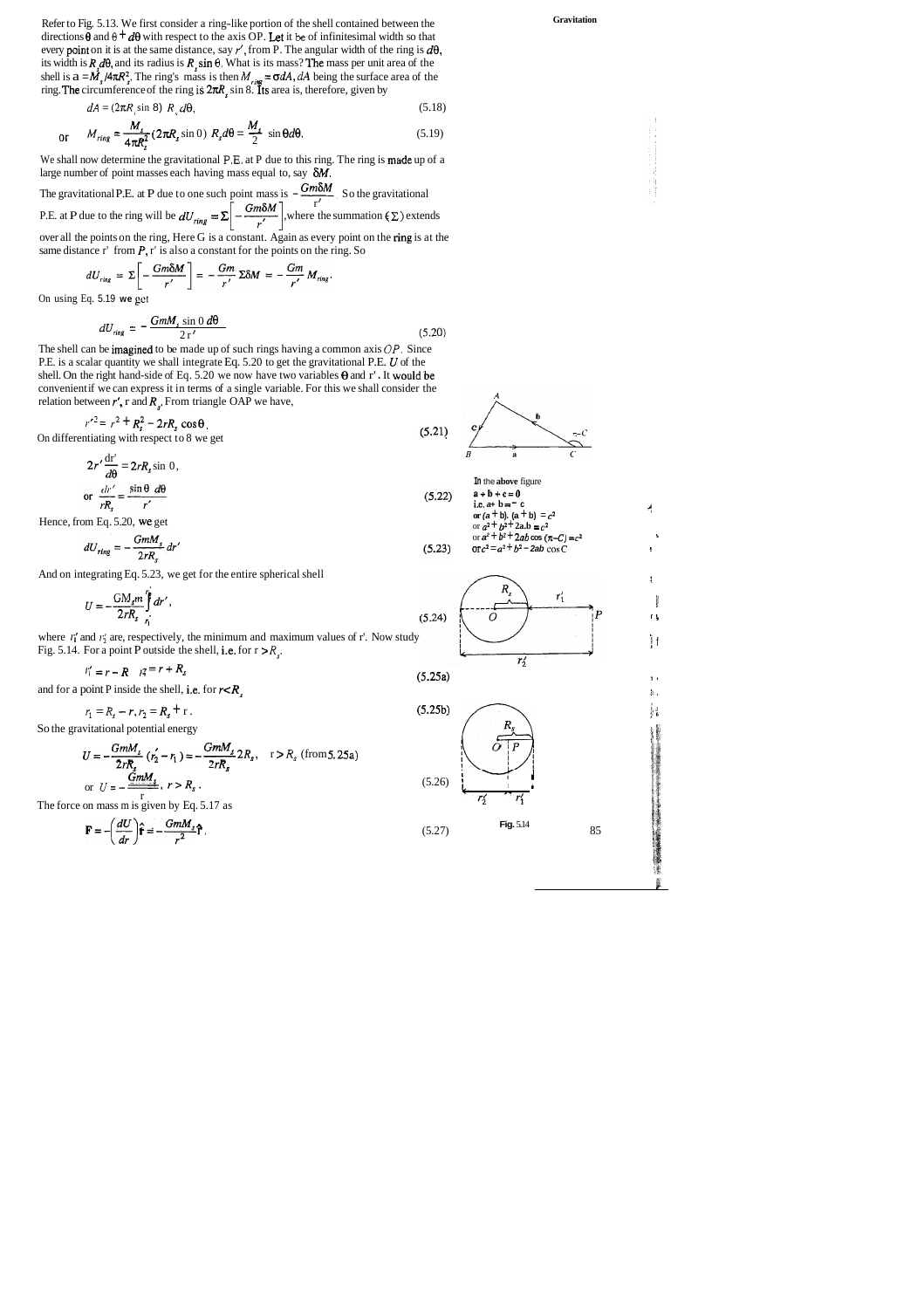**I5** > ,

Concepts In Mechanics The negative **sign** indicates that it is a force of attraction. The negative sign in the expression of *U* in Eq. 5.26 also indicates that it is attractive. Comparing **Eqs.** 5.1 2 and 5.27, it can be said that the shell behaves as a point mass having the same mass **as** that of the shell and located at its centre.

For  $r < R_s$ , we use Eq. 5.25b to get

Is a total that the shell behaves as a point mass having the same mass as that of the shell and the shell of the shell and the shell of the shell. For 
$$
r < R_s
$$
, we use Eq. 5.25b to get

\n
$$
U = -\frac{GmM_s}{2rR_s} \cdot (r'_2 - r'_1) = -\frac{GmM_s}{2rR_s} 2r
$$
\nor 
$$
U = -\frac{GmM_s}{R_s} - a \text{ constant} = U_0, \text{ say. } r < R_s.
$$
\n(5.28)

\nFrom Eq. 5.17, we get 
$$
\mathbf{F} = -\frac{dU}{dr} \mathbf{\hat{r}} = 0.
$$

Draw a graph of *U* vs. *r* for the spherical shell. Take the range of *r* as  $r = 0$  to  $r = 2R$ . Explain using physical argument whether *U* should be continuous at  $r = R$ , or not. Does your graph agree with your argument'?

So P.E. of a mass placed at any point within the shell remains constant and the gravitational force on it is zero.

You can now apply the concepts you have learnt in working out the following SAQ.

#### **SAQ 6**

Refer to Fig. 5.15a. A solid sphere of mass M and radius a has been shown. Show that the gravitational potential energy of a mass m at  $\vec{A}$  ( $OA = r$ ) due to the sphere is given by

**SQ far** we have determined the gravitational P.E. of a point mass due to a spherical shell. Let us now **extend** these ideas to the case of a solid sphere.

**Refer** to Fig. 5.15a. Show that the gravitational P.E. of a mass m at B (OB =  $r$ ) due to the solid sphere of mass M and radius a is given by

$$
U_B = -\frac{GMm}{2a^3}(3a^2 - r^2). \tag{5.31}
$$

#### **5.4.2 Gravitational B.E. due to a Solid Sphere**

We have seen earlier that a solid sphere is an aggregate of concentric spherical shells. The determination of a gravitational P.E. due to a solid sphere at an external point is a straightforward application of the ideas of Sec. 5.4.1 So you may like to work it out yourself. **SAQ 7** 

$$
U_A = -\frac{GMm}{r} \,. \tag{5.30}
$$



We took up **the** problem of the gravitational force on a mass due to a sphere with a view to studying the variation of earth's gravity. For this we not only need to know about the force experienced by a mass placed external to a sphere but 8lso by a mass placed inside **it.** So let us work out **the** following example.

#### **Example** 1

**See** Fig. **5.15b.** The point B is on the surface of a solid sphere of radius r and on the **jnner**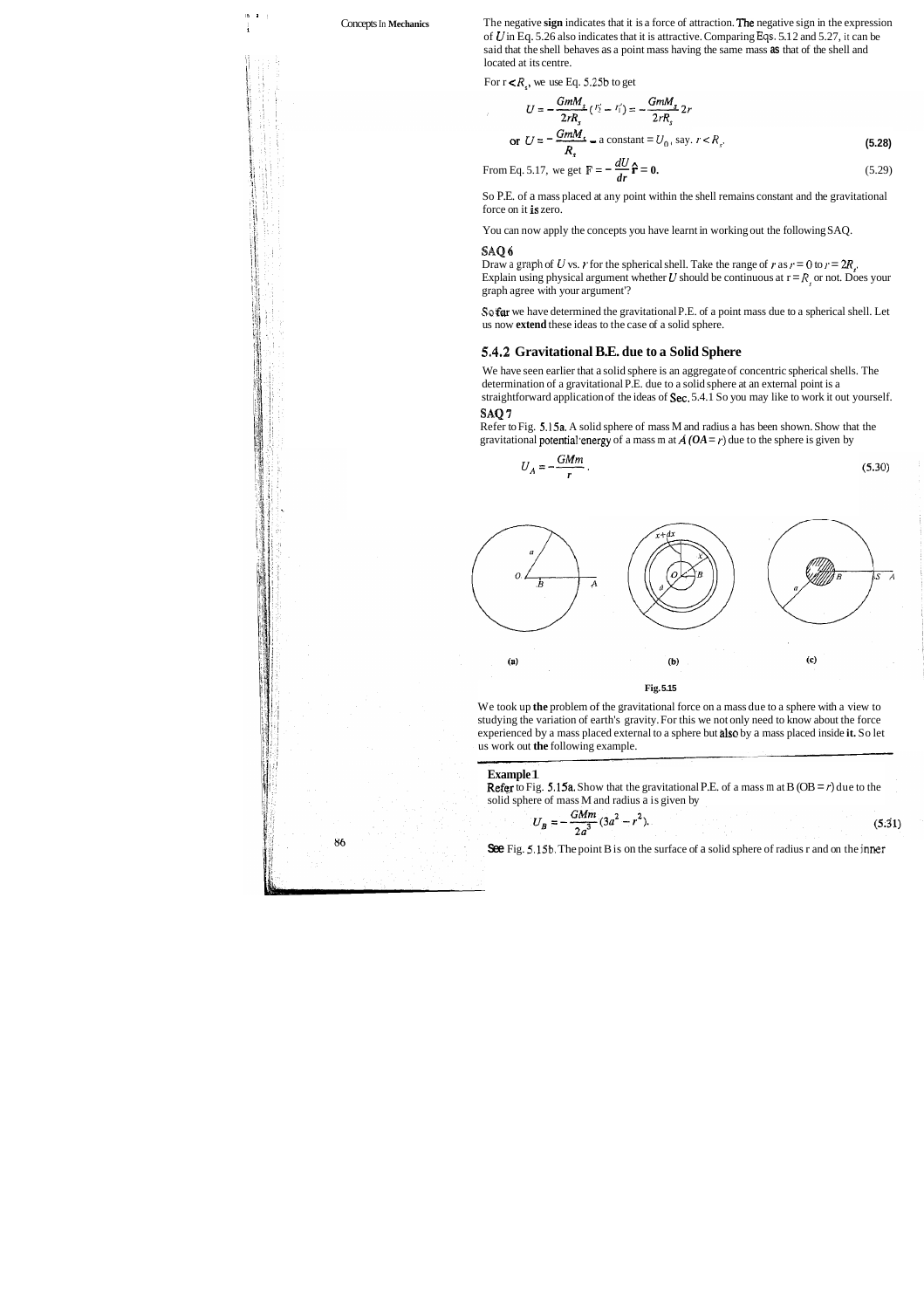surface of a thick spherical shell included between radii r and a. These two will contribute to the P.E. of m at B. Let us name the contributions as  $U_{\beta_1}$  and  $U_{\beta_2}$ . From the result of SAQ 7, **Gravitation** surface of a thick spherical shell included between radii *r* and *a*. These two will the P,E, of *m* at B. Let us name the contributions as  $U_{p_1}$  and  $U_{p_2}$ . From the result we have  $U_{p_1} = -\frac{GM_1m}{r}$ , where M, is

surface of a uncx spherical shell included between 
$$
\tan r
$$
 and a. These two will contribute to  
the P.E. of m at B. Let us name the contributions as  $U_{B1}$  and  $U_{B2}$ . From the result of SAQ 7,  
we have  $U_{B1} = -\frac{GM_1m}{r}$ , where M, is the mass of the inner sphere of radius r:  

$$
M_1 = \frac{M}{\frac{4}{3}\pi a^3} \left(\frac{4}{3}\pi r^3\right) = \frac{Mr^3}{a^3}.
$$
(5.32)  
Hence, from Eq. 5.32,  $U_{B1} = -\frac{GMmr^2}{a^3}$ .  
For determining  $U_{B2}$  we consider the concentric shell included between radii x and  $x + dx$ .

 $(5.33)$  $\mathbf{a}^3$ 

For determining  $U_{B2}$  we consider the concentric shell included between radii x and  $x + dx$ . The volume of this shell is

But the thick shell is made up of a number of such thin shells with radii ranging from *r* to *a.*  So in order to get  $U_{B2}$ , we shall have to integrate Eq. 5.34. Thus,

Hence, from Eq. 5.32, 
$$
U_{B1} = -\frac{GMmr^2}{a^3}
$$
.  
For determining  $U_{B2}$  we consider the concentric she  
The volume of this shell is  
 $4\pi x^2 dx$  and its mass  $=\frac{M}{\frac{4}{3}\pi a^3} 4\pi x^2 dx = \frac{3M}{a^3} x^2 dx$ .

M and radius *a.* Refer to Fig. 5.1%. When **m** is placed external to the sphere at *A*  (i.e.  $r = OA$ ) we have from Eqs. 5.17 and 5.30 that the force is

$$
\mathbf{F}_A = -\frac{d}{dr} \left( -\frac{GMm}{r} \right) \hat{\mathbf{r}} = -\frac{GMm}{r^2} \hat{\mathbf{r}}.
$$
 (5.36)

Since **dx** is infinitesimal, we can consider this thin shell equivalent to a spherical shell of radius **x.** Hence, from Eq. 5.28 we have the P.E. of m due to this shell at B as

$$
dU_{n_2} = -\frac{Gm\left(\frac{3M}{a^3}x^2dx\right)}{x} = -\frac{3GMm}{a^3}xdx.
$$
 (5.34)

This is the same as Eq. 5.14a. Eq. 5.36 signifies that the force of attraction due to a solid sphere on a mass *m* placed external to it is the same as that due to a point mass having the same mass as that of the sphere and located ut its centre.

When *m* is placed inside the sphere at B (i.e.  $r = OR$ ) we have from Eqs. 5.17 and 5.31 that the force is

$$
\mathbf{F}_B = -\frac{d}{dr} \left\{ -\frac{GMm}{2a^3} (3a^2 - r^2) \right\} \hat{\mathbf{r}} = -\frac{GMm}{a^3} r \hat{\mathbf{r}}.
$$
 (5.37)

$$
U_{B2} = -\int_{r}^{a} \frac{3GMm}{a^3} x dx = -\frac{3GMm}{2a^3} (a^2 - r^2).
$$
 (5.35)

 $V_{B} = U_{B1} + U_{B2}$ .

From Eqs. 5.33 and 5.35, we get

$$
U_B = -\frac{GMm}{a^3} \left[ r^2 + \frac{3}{2} (a^2 - r^2) \right] = -\frac{GMm}{2a^3} (3a^2 - r^2)
$$
 which is Eq. 5.31.  
Now. we can calculate the force of attraction on the mass m due t the solid sphere of mass

Now, using Eq. 5.32 we may write Eq. 5.37 as

20% 10% A 10% A 10% A 10%

$$
\mathbf{F}_B = -\frac{GM_1m}{r^2}\hat{\mathbf{r}}.
$$
\nNow. refer to Fig. 5.15c. Eq. 5.38 signifies that the force experienced by *m* at *B* is the same

as that due to a point mass at  $O$  having mass  $M$ , which is, incidentally, the mass of the sphere with radius  $OB$ . So we can infer that when the point mass  $m$  is placed *inside a solid sphere it experiences a force of attraction only due to the spherical mass shown shaded in Fig. 5.15c. The thick spherical shell (shown unshaded in Fig. 5.15c) does not contribute to the force of attraction.* Now, putting  $r = a$  in each of Eqs. 5.36 and 5.37, we get the force of attraction when  $m$  is placed at  $S$  on the surface of the sphere as *G* attraction. Now,<br> **F**<sub>S</sub> =  $-\frac{GMm}{2}$  **F**.

I.

<sup>5</sup>**4'** 

**t** 

$$
\mathbf{F}_{\mathbf{S}} = -\frac{GMm}{a^2}\mathbf{F}.\tag{5.39}
$$

*a*<br>We shall now use the results of Eqs. 5.36, 5.37 and 5.39 to study the variation of earth's  $\frac{1}{2}$  gravity.

a

87

.J **a**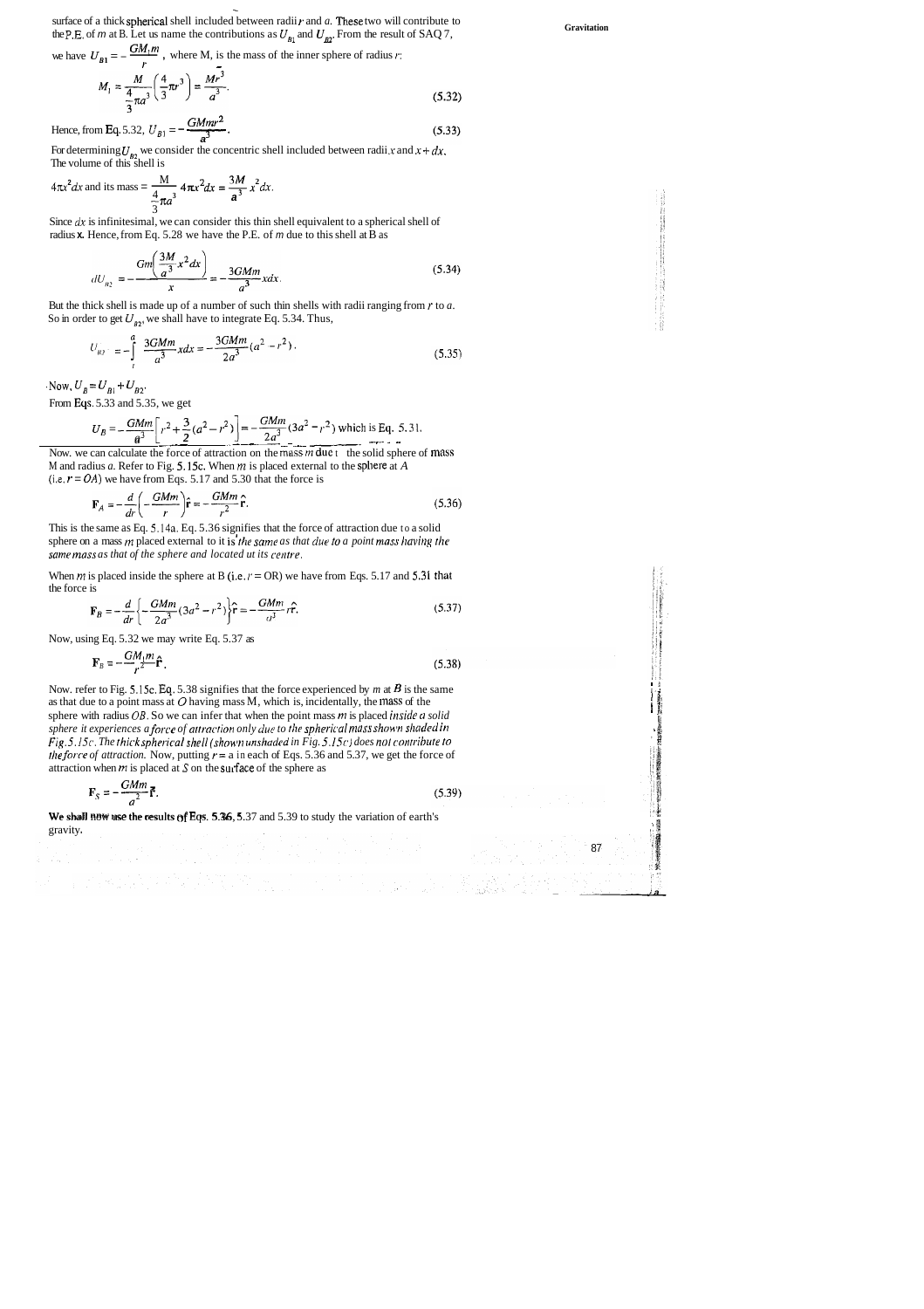#### **Concepts in Mecharlics 5.4.3 Gravity and its Variation**

The phenomenon of attraction between the earth and any other body is called gravity. Due to such an attraction a body experiences an acceleration towards the centre of the earth. This is known as the *accelerution* due *to gravity,* and is denoted by **g.** We shall study how **g** at a place varies with aititude and depth.

Refer to Fig. 5.16. We consider the positions of a particle of mass *m* at *A* and B, <sup>I</sup> respectively, where  $SA = h =$  the altitude of A and  $SB = d =$  the depth of B. S is a point on the surface of the earth.  $OS = R_e$  = the radius of earth. Let the mass of earth be  $M_e$ . Let the If the same of attraction experienced by *m* at A, B and S be denoted by  $\mathbf{F}_A$ ,  $\mathbf{F}_A$  and  $\mathbf{F}_S$ , respectively. In each of Eqs. 5.36, 5.37 and 5.39, we put  $M = M_e$ ,  $a = R_e$ . Then we put  $r = R<sub>e</sub> + h, R<sub>e</sub> - d$  in the Eqs. 5.36 and 5.37, respectively, to get the magnitudes of the force as

**1;** Let the magnitudes of acceleration due to gravlty on the surface of earth, and at points A and **12** B be denoted by  $g_S$ ,  $g_A$  and  $g_B$ . Then

$$
F = \frac{G\dot{M}_e m}{R_e^2}, F_A = \frac{GM_e m}{(R_e + h)^2}, F_B = \frac{GM_e m}{R_e^3}(R_e - d). \tag{5.40}
$$

We have discussed the variation of  $g$  with altitude and depth. It also varies with latitude due to the rotation of the earth about its axis. We are stating the formula for this variation without proof, which will be given in Unit 10.

agnitudes of acceleration due to gravity on the surface of earth, and at points A and

\nand by 
$$
g_S
$$
,  $g_A$  and  $g_B$ . Then

\n
$$
g_S = \frac{F_S}{m} = \frac{GM}{R_e^2} - g_0
$$
\nsay,

\n(5.41)

$$
g_{A} = \frac{F_{A}}{m} = \frac{GM}{(R_{e} + h)^{2}},
$$
\n(5.42)

$$
g_n = \frac{F_B}{m} = \frac{GM_e(R_e - d)}{R_e^3}
$$
\n
$$
(5.43)
$$

From Eqs. 5.41 and **5.42,** we get

$$
S_A = \frac{g_0 R_e^2}{\left(R_s + h\right)^2},\tag{5.42a}
$$

or 
$$
g_A = g_0 \left( 1 + \frac{h}{R_e} \right)^{-2} = g_0 \left( 1 - \frac{2h}{R_e} \right)
$$
, for  $(h \ll R_e)$ . (5.42b)

From Eqs. 5.41 and 5.43, we get

$$
g_{B} = \frac{g_{0}}{R_{e}}(R_{e} - d). \tag{5.43a}
$$

We have discussed how g is affected due to several factors. We understand from Eqs.  $5.42$ and 5.42a that at any finite distance from the surface of earth, g is non-zero. *So* the effect of gravity can be felt at any point irrespective of its distance from the centre of the earth. But we shall see that at any position **a** particle may be made to escape from the **bourds** of earth's : i attraction if it is provided with a certain minimum velocity. **This** is called the **velocity of escape.** This concept applies to any spherical celestial object. We shall now derive an

a Kalendar († 1958)<br>1908 - Johann Barnett, frantzistan frantziar († 1907)<br>1918 - Johann Barnett, frantziar frantziar († 1908)



From Eqs. 5.42a and 5.43a we get that the acceleration due to gravity varies inversely as the square of the distance from the centre of earth for points above the surface of earth, and directly as the distance from the centre of earth for points below the surface of earth. Now you can work out an SAQ on **Eqs.** 5.42a and 5.43a.

#### **SAQ 8**

- a) Plot a graph of g vs. *r* with r ranging from 0 to  $2R_e$ .
- b) By what percentage of its value at sea-level does  $g$  increase or decrease when one goes to i) an altitude of 2500 km and ii) Kolar Gold Field at a depth of 3000 m.

$$
g(\lambda) = g_e + \omega^2 R \sin^2 \lambda, \tag{5.44}
$$

where  $g(\lambda)$ = Value of  $g$  on'the surface of earth at a place having latitude  $\lambda$ 

 $g_e$  = Value of g on equator = 9.7805 m s<sup>-2</sup>

 $\omega$  =Angular speed of rotation of earth.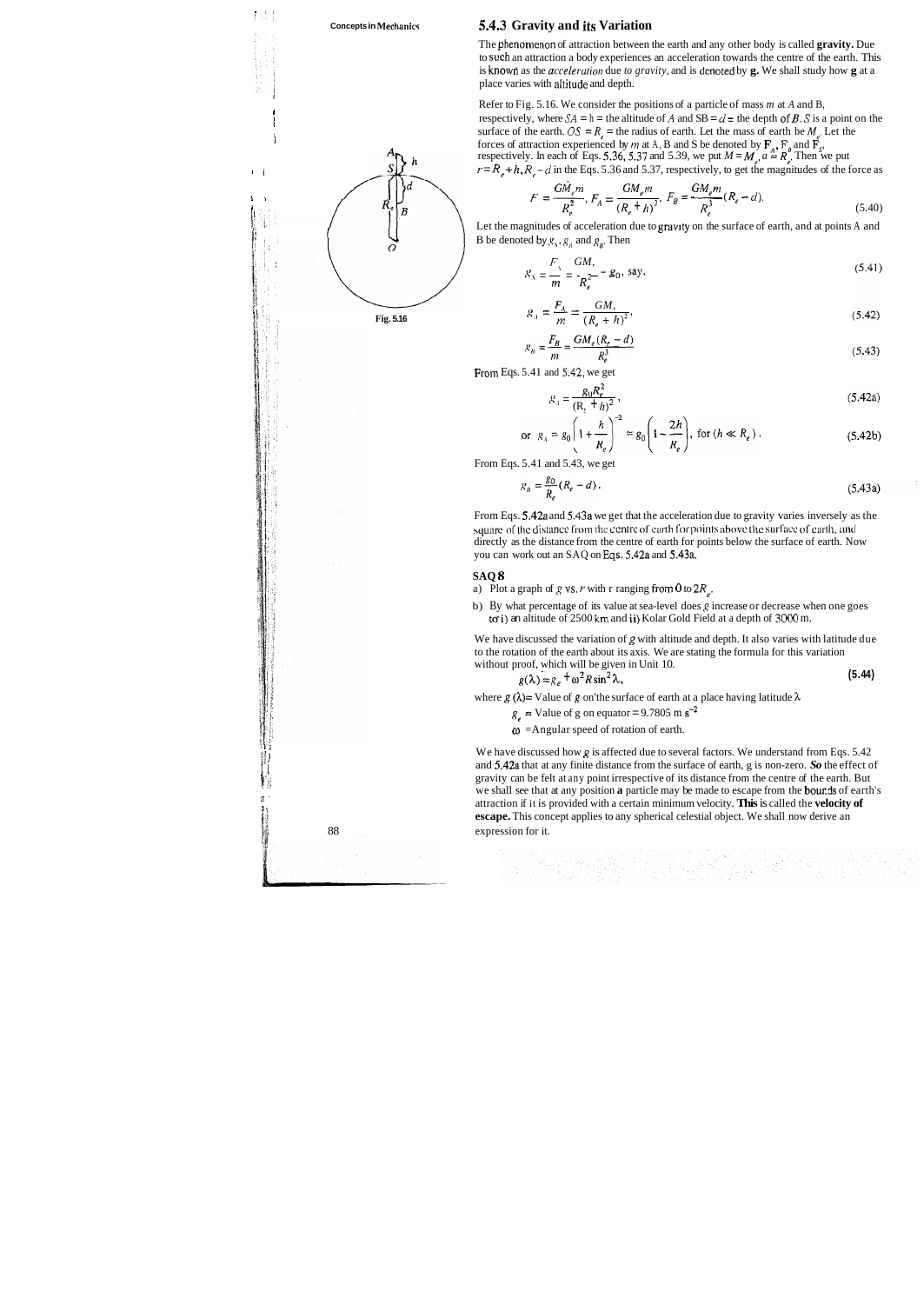# **5.4.4 Velocity of Escape** Gravitation **Gravitation**

Let us consider a particle of mass  $m$  at a distance  $r$  from the centre of a huge spherical body of mass M (see Fig. **5.17).** Its gravitational **P.E.** at this position is  $U = -GMm/r$ . Read the paragraph after Eq. **5.27** and you will realise the significance of the negative sign of U. It indicates that the mass *m* is bound by the attraction of the body of mass M.

Now, if the particle is to become free from the bounds of the gravitational attraction of the body then it must be provided with an external energy  $E \in \Sigma U$ . Thereby, its total energy  $(E + U)$  becomes non-negative. Thus, the particle ceases to remain bound and escapes from

the attraction of M. If E is provided in the form of K.E. then  $E = \frac{1}{2} m v^2$ , where v is the velocity given to the particle. Accordingly the condition becomes

If the particle were originally on the surface of earth, then  $r = R_e$ ,  $M = M_e$  and from Eqs. 5.45 and 5.41, we get

$$
\nu_e = \sqrt{\frac{2GM_e}{R_e}} = \sqrt{2g_0 R_e}.\tag{5.46}
$$

 $v_e = \sqrt{\frac{2GM_e}{R_e}} = \sqrt{2g_0R_e}$ . (5.46 <br>Now, taking  $g_0 = 9.8$  m s<sup>-2</sup>, we get  $v_e = 1.1 \times 10^4$  m s<sup>-1</sup> = 11 km s<sup>-1</sup> — a velocity that will take you from Srinagar to Kanyakumari in about five minutes! So, now you can work o simple SAQ.

$$
\frac{1}{2}mv^2 + U
$$
 is not negative  
or 
$$
\frac{1}{2}mv^2 + \left(-\frac{GMm}{r}\right) \ge 0, \text{ i.e. } v^2 \ge \frac{2GM}{r} \text{ or } v \ne \sqrt{\frac{2GM}{r}}.
$$

Hence,  $\sqrt{\frac{2GM}{r}}$  is the required minimum velocity and it is the expression for the *velocity of escape*  $(v<sub>n</sub>)$  which we can see is independent of *m*, the mass of the **particle**. Thus.

$$
\nu_e = \sqrt{\frac{2GM}{r}}.\tag{5.45}
$$

#### **SAQ 9**

Find the velocity of escape on the surface of moon.

o Toma (1965), político (1966)<br>Galeria (1965), político (1966)<br>Ballio (1966), político (1966), político

So far we have dealt with the phenomenon of gravitation and some of its applications. Newton's law of gravitation was the **fountainhead** of all the discussion. But now we raise the So far we have dealt with the phenomenon of gravitation and some of its applications.<br>Newton's law of gravitation was the **fountainhead** of all the discussion. But now we raise the question — 'why at all there is a force o Newton's law provide an answer? It cannot because the gravitational force between two bodies exists naturally. Such a force is called a *'Fundamental Force* in *Nature'.* There are three different kinds of fundamental forces in nature. We shall now discuss briefly about them.





# **5.5 FUNDAMENTAL FORCES IN NATURE**

The three kinds of fundamental forces are (i) *gravitational* (ii) *electroweak* and (iii) *strong.*  You have read in detail about (i) which acts on all matter as you have seen so far. It varies inversely as the square of the distance but its range is infinite. This force is responsible for holding together the planets and stars and in overall organisation of solar system and galaxies.

The second kind is the electroweak force. It includes the forces of electromagnetism and the so-called weak nuclear force. We shall discuss about the latter towards the end of this section, But let us first identify the electromagnetic forces. The force between two charged particles at rest (electrostatics) or in motion(e1ectrodynamics) comes under the purview of electromagnetic forces. The electrostatic force between two charges obeys the inverse square law like the gravitational force between two masses. However, there is an important dissimilarity, Charges can be of two **kinds**—positive and negative. If the charges are of opposite kind the force between them is *attractive* and if they are of the same kind, then the force between them is *repulsive*. It can be shown that the gravitational force between an electron and a proton in a hydrogen atom is **1039** times weaker than the electrostatic force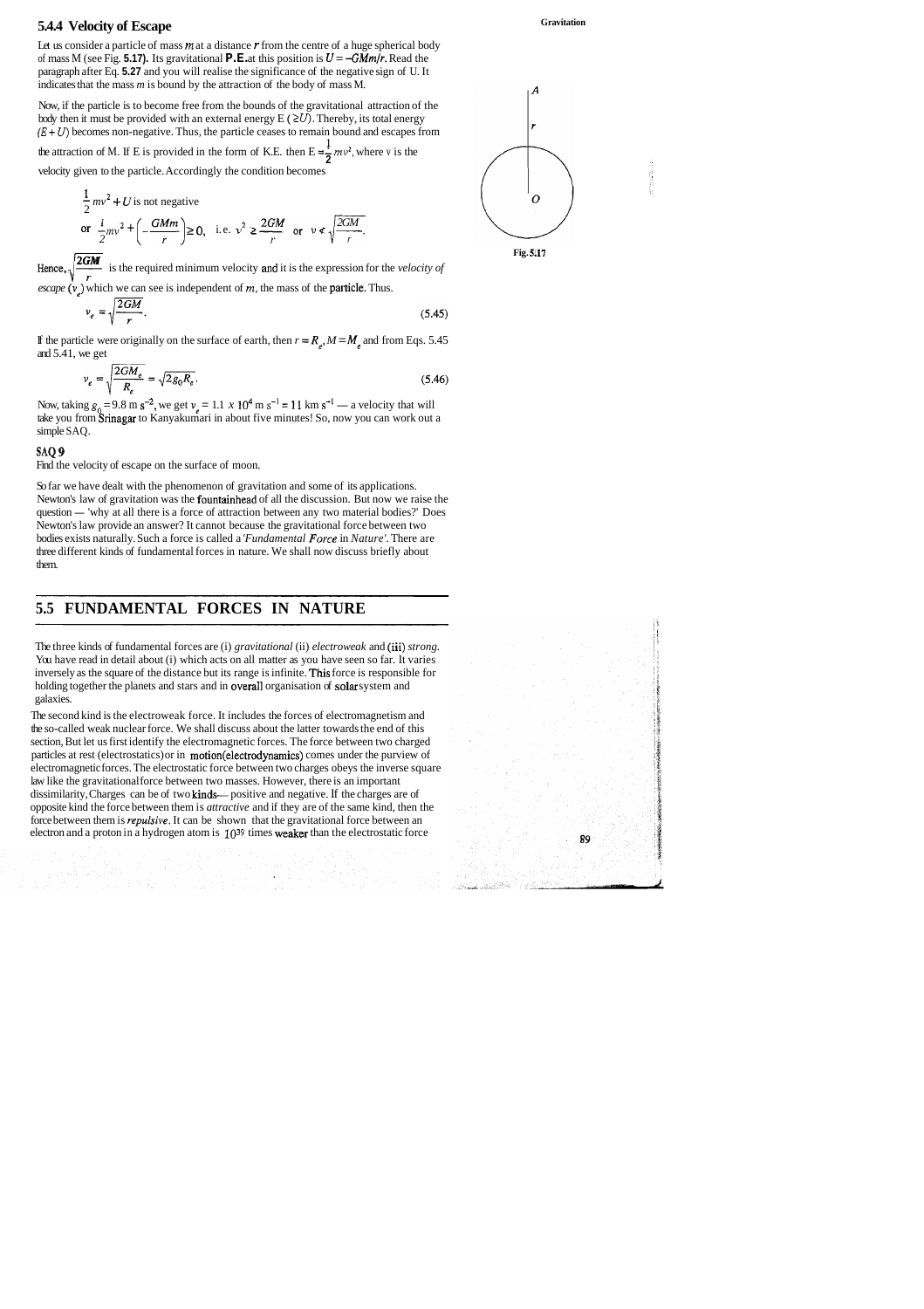**Concepts in Mechanics** between them. Thus, we get a comparative estimate of the strengths of gravitational and electrostatic force.

> Now, if we make an estimate of the relative strengths of the repulsive electrostatic and the attractive gravitational force between two protons in a nucleus we shall find that the former is  $10^{36}$  imes larger than the latter. So how is it that the protons in an atomic nucleus, stay together instead of flying away? The answer lies in the third kind of fundamental force known as the strong (nuclear) force that exists between the protons inside the nucleus which is strongly attractive, much stronger than the electrostatic force between them. As the nucleus also contains neutrons, which are as tightly bound as the protons, this force must also exist between two neutrons as well as between neutrons and protons. Unlike the gravitational and the electromagnetic forces, the nuclear force acts only when the nucleons (protons and neutrons) are very close to each other  $(10^{-15}m)$  or less). The nuclear forces decrease very rapidly with distance, so rapidly that a nucleon only interacts with its closest ' neighbours. You will study in detail about the nuclear forces in the Nuclear Physics course.

> Now, let us come to the case of moving charges. We know that charges in motion give rise to electric current. You have also studied Oersted's experiment in your school science courses. From this experiment we understand that a current carrying conductor is equivalent to a magnet. This is the meeting point of electricity and magnetism and hence the word 'electromagnetic' got associated with this field of force. The forces that one comes across in daily life, like friction, tension, etc. can be explained from the standpoint of the electromagnetic force field.

where  $\mathbf{F}_{12}$  is the force exerted by  $m_1$  on  $m_2$  and  $\mathbf{F}_{12}$  is the unit vector directed from m, to  $m_2$ , along the line joining the two masses.

The strong nuclear force as we have seen just now accounts for the binding of atomic nuclei. But this cannot account for processes like radioactive beta decay about which once again you will read in the Nuclear Physics course. This can be explained from the point of view of the so-called **weak** nuclear **force.** It is much weaker than the electromagnetic force at nuclear distance but still greater by a factor of  $10^{34}$  than the gravitational force. Just a few years ago, this weak force was listed separately from the electromagnetic force. However a theory was proposed which led to the unification of the weak forces and the electromagnetic forces and hence the name 'electroweak' forces.

We shall now give the different characteristics of the fundamental forces in nature in Table 5.1.

| Table 5.1: Some Characteristics of the Three Fundamental Forces |  |
|-----------------------------------------------------------------|--|
|-----------------------------------------------------------------|--|

Now let us sum up what you have learnt in this unit.

#### **5.6 SUMMARY**

**e** Newton's law of universal gravitation states that any two particles in the universe exert an attractive force on each other, given by

$$
F_{12} = -G \frac{m_1 m_2}{r_{12}^2} \hat{\mathbf{r}}_{12} = -\mathbf{F}_{21},
$$

| Force                |                        | <b>Relative strength</b> | Range         | <b>Importance</b>                                        |
|----------------------|------------------------|--------------------------|---------------|----------------------------------------------------------|
| Strong nuclear       |                        |                          | $10^{-13}$ cm | Holds nucleons together                                  |
| <b>Electroweak</b>   | <b>Electromagnetic</b> | $10^{-2}$                | Infinite      | Controls everyday phenomena---<br>friction, tension etc. |
|                      | Weak nuclear           | $10^{-5}$                | $10^{-15}$ cm | <b>Nuclear transmutation</b>                             |
| <b>Gravitational</b> |                        | $10^{-39}$               | Infinite      | Organises large-scale<br>phenomena and universe          |

@ **Any** mass creates about itself a field of influence called the gravitational field. The intensity E and the potential  $U$  of **a gravitational** field due to a point mass M at a point are given by

$$
\mathbf{E} = -\frac{GM}{r^2}\hat{\mathbf{r}} \text{ and } U = -\frac{GM}{r},
$$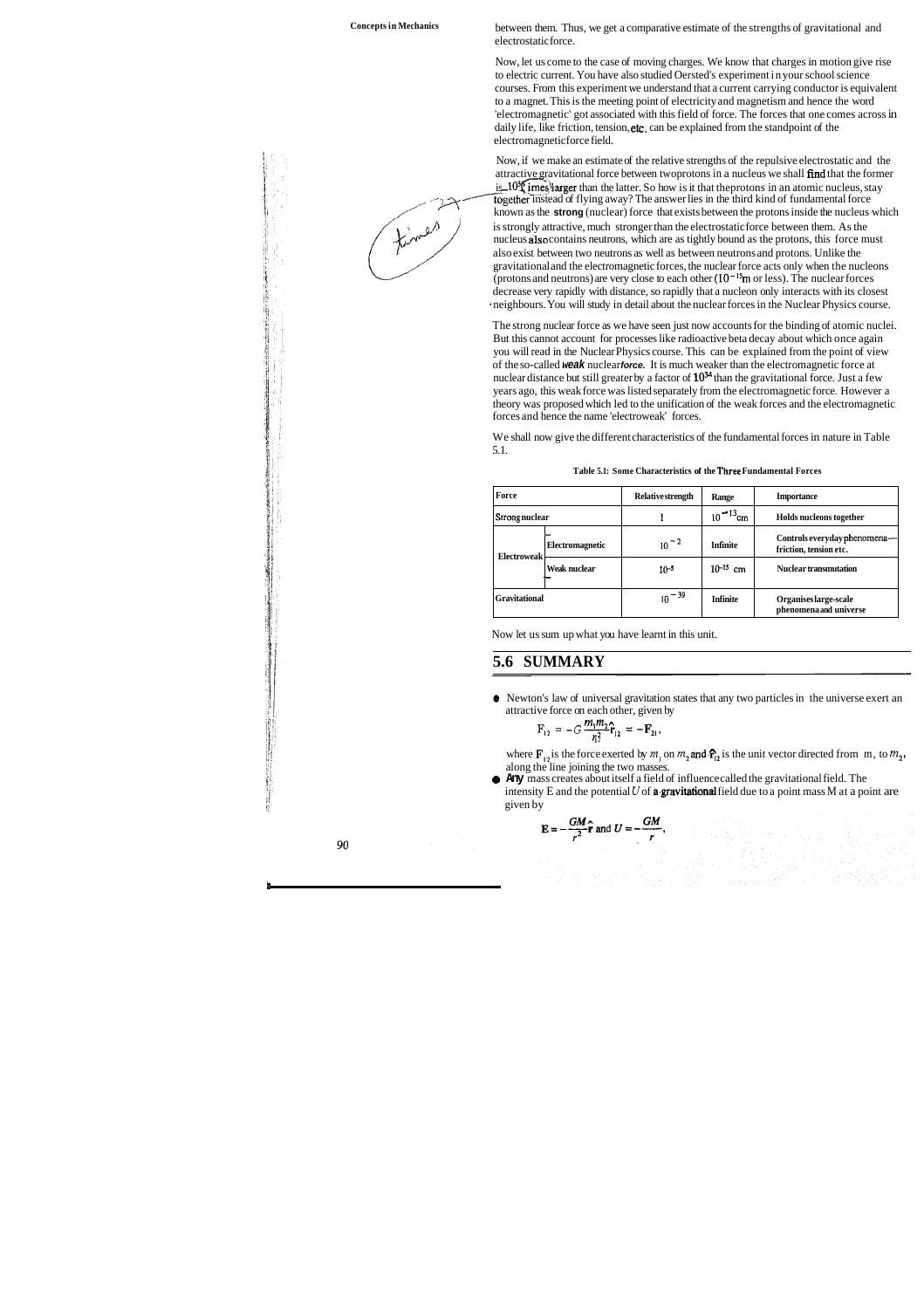- **a** The gravitational force of attraction due to a solid sphere experienced by a point mass placed external to it is the same as that due to a point mass placed at the centre of the sphere and whose mass is equal to that of the sphere. When the point mass is placed inside the sphere, it experiences force of attraction only due to a concentric spherical mass on whose surface it lies. The matter contained in the shells external to this point mass does not contribute at all to the force of attraction.
- **1.** The value of acceleration due to gravity at the points above and below the surface of earth varies, respectively, as the inverse square of and directly as the distance of the point from the centre of earth.
- @ The minimum velocity that an object of mass **m** at a distance r from the centre of a spherical body of mass M must have so that it can escape from the bounds of the gravitational attraction of M is called its escape velocity. Its value is  $\sqrt{2GM / r}$ .
- **0** Gravitational force is fundamental force in nature. There are two other kinds of gravitational attraction of M is called its escape velocity. Its value  $18\sqrt{2}G/M$ <br>Gravitational force is fundamental force in nature. There are two other kindamental forces — the electroweak force and the strong nuclear

# **5.7 TERMINAL QUESTIONS**

**Gravitation** 

where  $\hat{\mathbf{r}}$  is the unit vector along the line joining the mass M to the point

falling bodies.<br>
Refer to Fig. 5.<br>  $m_1$  when the restruation the minimage of  $\frac{Gm_1m_1}{x^2}$ . **3.** Refer to Fig. 5.20. Let the distance between  $m$ , and  $m$ , be  $a$ . Let  $m$  be at a distances from *m*, when the resultant gravitational force on *m* due to *m*, and  $m<sub>2</sub>$  is zero. Then in this situation the magnitudes of forces of attraction between  $m, m,$  and  $m, m,$  must be same. Hence

- I. The weight of a body on the surface of the earth is 900N. What will be its weight on the surface of Mars whose mass is  $1/9$  and radius  $1/2$  that of the earth'?
- 2. The Gravitational P.E. of an object of mass m at a height h above the surface of earth is equal to  $-GM_{m}/(R_{a} + h)$  according to Eq. 5.30. Show that it is consistent with the expression *'mg<sub>n</sub>h'* for Gravitational P.E., where  $g<sub>a</sub>$  is the value of acceleration due to gravity on the surface of earth.
- 3. Three bodies A, B, C of masses  $5 \times 10^6$  kg each are arranged in space at the vertices of an **B** equilateral triangle of side 2 km (see Fig. 5.18). How much work should be done to separate them to infinite distance apart?

**Fig. 5.18** 

 $\boldsymbol{A}$ 









### **5.8 ANSWERS**



1 Refer to Fig. 5.19. S and P refer to the positions of the sun and the planet, respectively.

$$
\mathbf{F} = -\frac{\mathrm{km}}{r^2}
$$

2. Since  $a$  is constant near the surface of earth, we have for any object falling freely from rest for *I* s the following relations:

 $v = at, s = \frac{1}{2}$  **at**, **f i**g. **5.19** 

or v is proportional to r and **s** is proportional to **r<sup>2</sup>**which are consistent with the law of

$$
\frac{Gm_1m_1}{x^2} - \frac{Gm_2m_2}{(a-x)^2} \text{ or } \frac{a-x}{x} = \sqrt{\frac{m_2}{m_1}} = b, \text{ say.}
$$

Here *h* is the value of the positive square root of  $m_2/m_1$  as  $x < a$ .

$$
\frac{Gm_1m_1}{x^2} = \frac{Gm_2m_2}{(a-x)^2} \text{ or } \frac{a-x}{x} = \sqrt{\frac{m_2}{m_1}} = b, \text{ say.}
$$
  
\nHere *b* is the value of the positive square root of  $m_2/m_1$  as  $x < a$ .  
\n
$$
\therefore x = \frac{a}{b+1} = a \text{ constant independent of } m.
$$
\n4. Required work done  $W = \int_{Q}^{P} F \cdot dr$  where  $F = -\frac{GMm_2}{r^2} \hat{r}$   
\n
$$
\therefore W = -\int_{R}^{P} \frac{GMm_2}{r^2} \hat{r} \cdot dr = -\frac{GMm_2}{r^2} dr \text{ (as explained in Sec. 3.2.2).}
$$
\n
$$
\therefore W = -\int_{R}^{P} \frac{GMm_2}{r^2} dr = GMm \left[\frac{1}{r}\right]_{R}^{P} = -GMm \left(\frac{1}{R} - \frac{1}{r}\right).
$$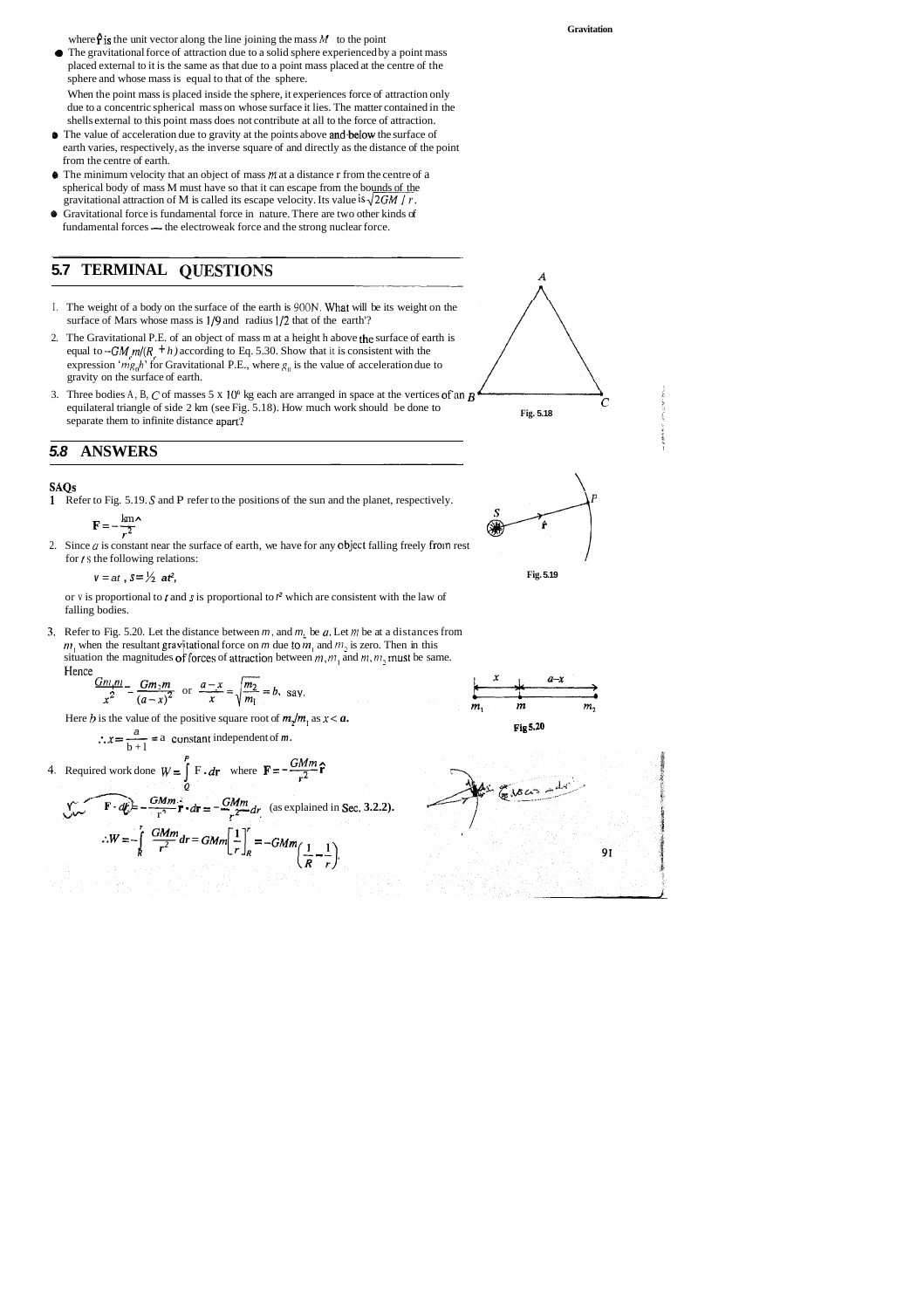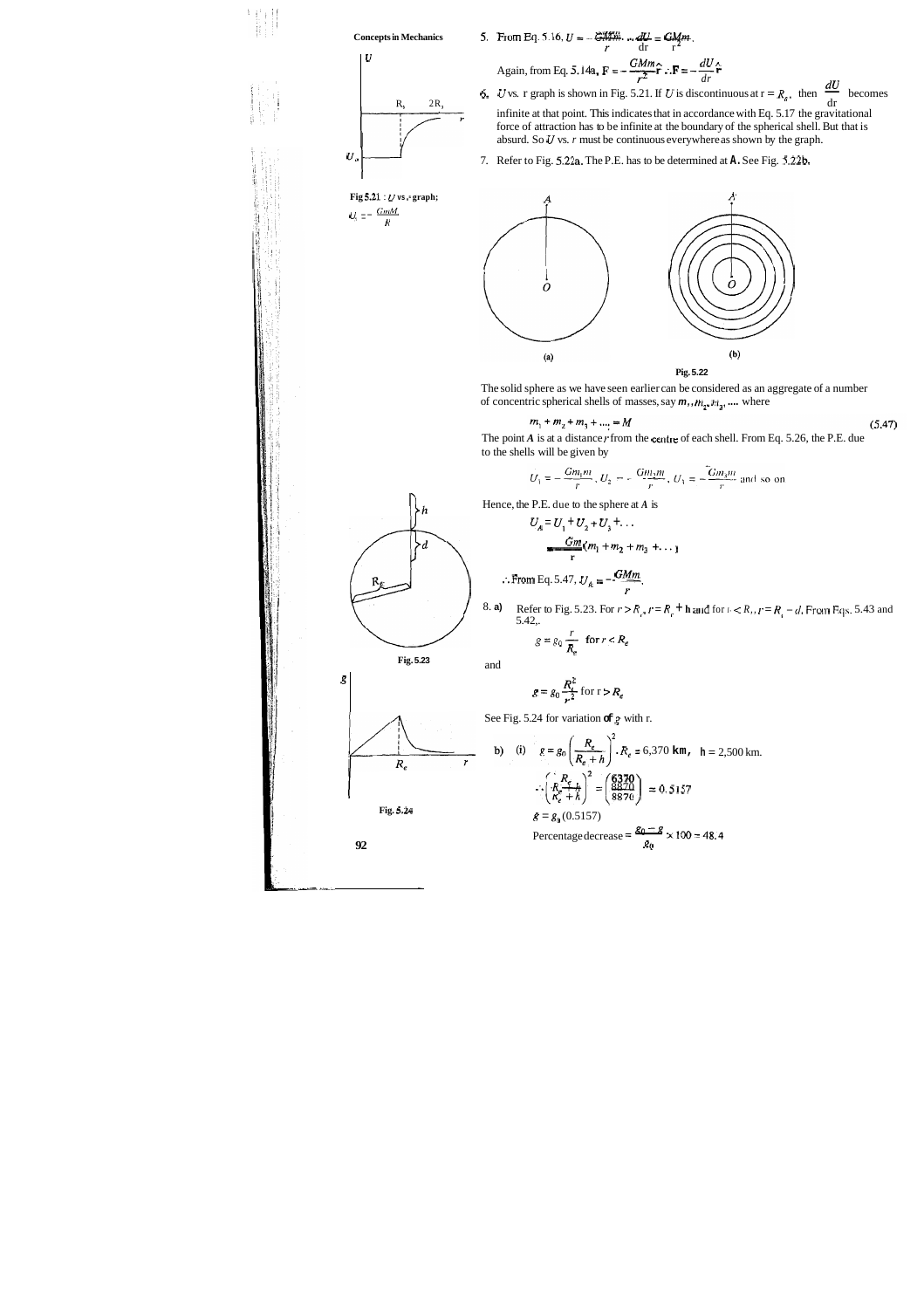(ii) 
$$
g = \frac{g_0}{R_e} (R_e - d), d = 3
$$
 km.  $R_e - d = 6367$  km.  

$$
\therefore g = g_0 \frac{6367}{6370} = g_0 (0.9995)
$$

**.Percentage decrease = 0.05.** 9. The velocity of escape on moon  $v_{em} = \sqrt{\frac{2GM_m}{R_m}}$ 

where  $M_m$  = mass of the moon,  $R_m$  = radius of the moon. Putting these values of  $G \cdot M_m$ and  $R_m$ , we get  $v_{cm} = 2.37 \times 10^3$  m s<sup>-1</sup>.

1. Mass of earth =  $M_e$ , Radius of earth =  $R_e$ , Mass of body =  $m$ . Newton's law of gravitation gives

$$
F = G \frac{M_e m}{R_e^2} = 900 \text{ N}
$$

Mass of Mars =  $\frac{M_e}{9}$ , Radius of Mars =  $\frac{R_e}{2}$ .

Suppose weight of the body on the surface of Mars =  $x$ 

#### Terminal Questions

$$
\frac{G\frac{M_e}{9}m}{\left(\frac{R_e}{2}\right)^2} = \frac{4}{9}\frac{GM_e m}{R_e^2} = \frac{4}{9} \times 900 \text{ N} = 400 \text{ N}
$$

2. Refer to Fig. **5.25.** A is a point on the surface of earth and  $AB = h$ . For the point A,  $h = 0$ . So using the result given in the question we have the values of P.E.s at  $A$  and  $B$  as

$$
U_A = -\frac{GM_e m}{R_e}, U_B = -\frac{GM_e m}{R_e + h},
$$
 respectively.

So the P.E. of the object with  $\cdot$ spect to the surface of earth is

$$
U_{BA} = U_B - U_A = -GM_e m \left(\frac{1}{R_e + h} - \frac{1}{R_e}\right) = \frac{GM_e m h}{(R_e + h)R_e}
$$
  
sually  $h \ll R_e$   $\therefore (R_e + h)R_e \approx R_e^2$ . Hence,  $U_{BA} = \frac{GM_e}{R_e^2}$ 

3. The gravitational P.E. of a mass  $m$ , in the field of  $m$ , when they are separated by a distancer is  $\left(-\frac{Gm_1m_2}{r}\right)$ . Refer to Fig. **5.26.** Let the masses kept at the corners of the equilateral triangle be  $m$  and its side a. So the overall gravitational P.E. of the system is given by  $U_{BA} = U_B - U_A = -GM_e m \left( \frac{R_e + h}{R_e} \right) = \frac{GM_e}{(R_e + h)R_e}$ <br>But usually  $h \ll R_e$ .  $\therefore (R_e + h)R_e = R_e^2$ . Hence,  $U_{BA} = \frac{GM_e}{R_e^2}$  mh.<br>From Eq. 5.41,  $U_{A1} = mg_0 h$ <br>The gravitational P.E. of a mass  $m_i$  in the field of  $m_i$  when they ar

$$
U = \left(-\frac{Gmm}{a}\right) + \left(-\frac{Gmm}{a}\right) + \left(-\frac{Gmm}{a}\right)
$$
  
or  $U = -\frac{3Gm^2}{a}$ , where  $m = 5 \times 10^6$  kg,  $a = 2 \times 10^3$  m  

$$
U = -\frac{3 \times (6.673 \times 10^{-11} \text{ Nm}^2 \text{kg}^{-2}) \times (25 \times 10^{12} \text{kg}^2)}{2 \times 10^3 \text{ m}} = -2.5 \text{ J}
$$





Since, the energy is negative the system is bound with an energy of **2.5J.** So in order to take them infinite distance apart an external energy **2.5** J is required.

# **FURTHER READING**

- *1. Mechanics, Berkeley Physics Course* Volume *I; C. Kittel, W.D. Knight, M.A.* Rudeman, A.C. Helmholz, B.J. Moyer; Asian Student Edition, McGraw-Hill I International Book Company, 1981.
- 2. An *Introduction to Mechanics; D. Kleppner, R.J. Kolenkow; International Student* Edition, McGraw-Hill International Book Company, 1984.
	- *Introduction of Classical Mechanics; A.P. French, M.G. Ebison; Van Nostrand Reinhold*<br>(UK) Co Ltd, 1986.





Gravitation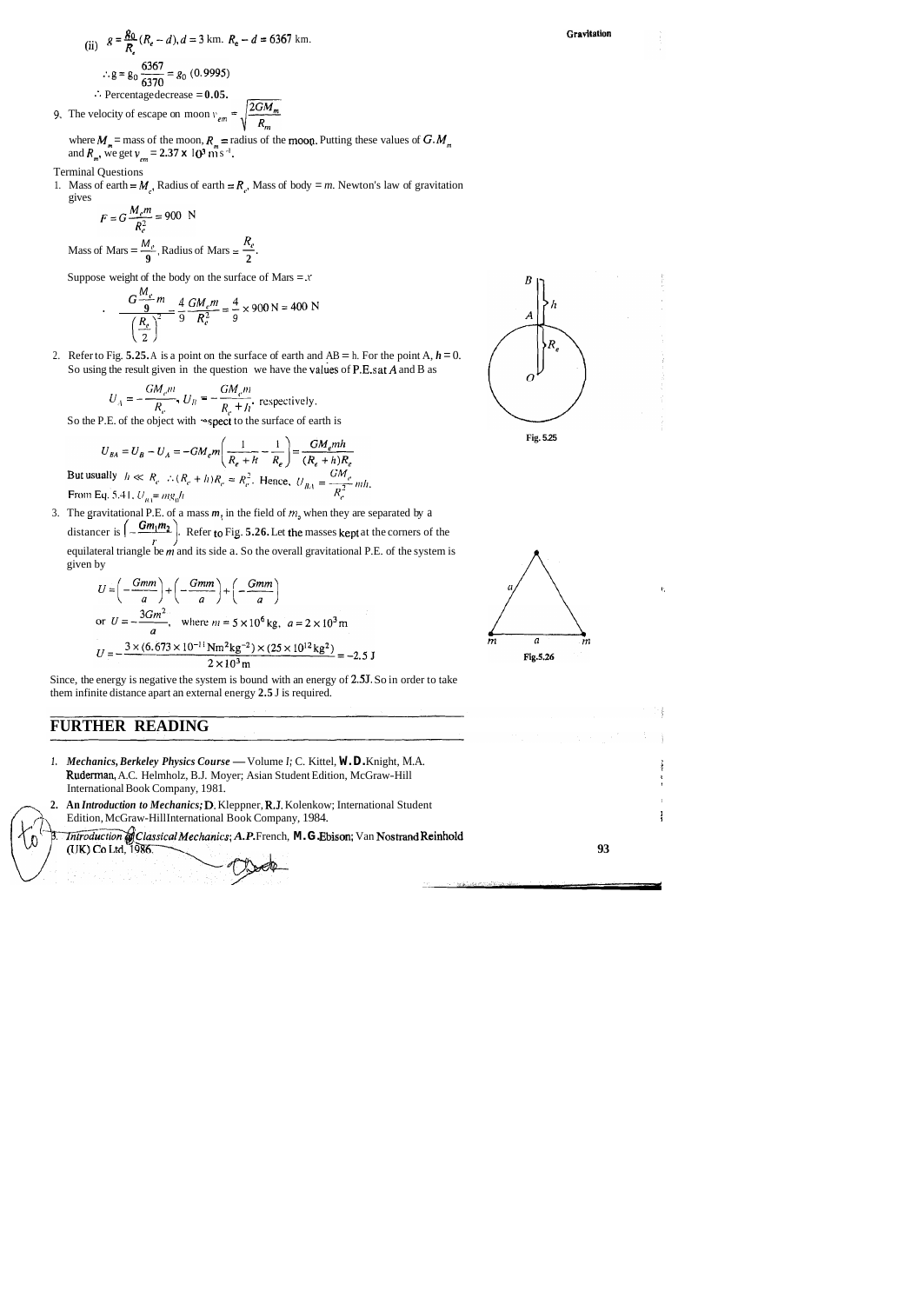- Concepts in Mechanics *4. Physics Part I;* Robert Resnick and David Halliday; Wiley Eastern Ltd, 1988.
	- *5. The Mechanical Universe,* Mechanics and Heat, Advanced Edition; **S.C.** Frautschi, R.P. Olenick, T.M. Apostol, **D.L.** Goodstein; Cambridge University Press, 1986.
	- *6. Physics Volume I; R.* Wolfson, J.M. Pasachoff; Little, Brown and Company, 1987.

| Acceleration            |         | $m s-2$               | $ LT^{-1} $      |  |
|-------------------------|---------|-----------------------|------------------|--|
| Angular displacement    | radian  | rad                   |                  |  |
| Angular velocity        |         | rad $s^{-1}$          | T                |  |
| Angular acceleration    |         | rad $s^{-2}$          | $ T^{-1} $       |  |
| Angular momentum        |         | $kg m2s-1$            | $[ML^{2}T^{-1}]$ |  |
| Force                   | newton  | N                     | $[MLT^{-2}]$     |  |
| Work, Energy            | joule   | J                     | $[ML^{2}T^{-2}]$ |  |
| Power                   | watt    | W                     | $[ML^{2}T^{-3}]$ |  |
| Gravitational potential |         | $J kg^{-1}$           | $[L^{2}T^{-2}]$  |  |
| Gravitational Intensity |         | $N kg^{-1}$           | $[LT^{-2}]$      |  |
| Momentum, Impulse       |         | $kg \text{ m s}^{-1}$ | $[MLT^{-1}]$     |  |
| Period                  |         | S                     | [T]              |  |
| Moment of inertia       |         | $kg \, \text{m}^2$    | $[ML^2]$         |  |
| Area                    |         | m <sup>2</sup>        | $[L^2]$          |  |
| Volume                  |         | m <sup>3</sup>        | $[\mathbb{L}^3]$ |  |
| Density                 |         | $kg \, \text{m}^{-3}$ | $[ML^{-3}]$      |  |
| Torque                  |         | N <sub>m</sub>        | $ ML^{2}T^{-2} $ |  |
| Temperature             | kelvin  | K                     | K                |  |
| Electric charge         | coulomb | C                     | Q                |  |
| Electric current        | ampere  | A                     | $ T^{-1}Q $      |  |
|                         |         |                       |                  |  |